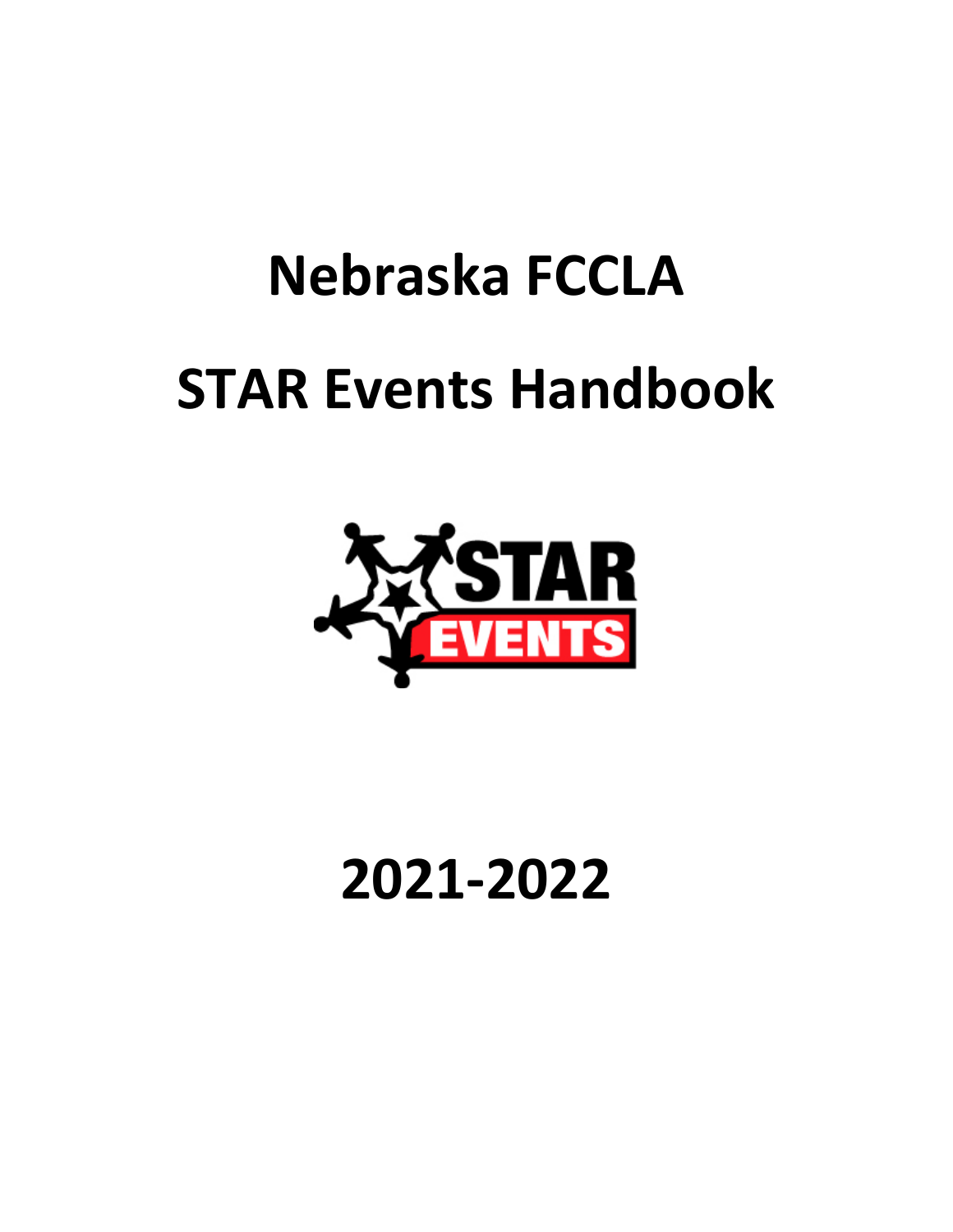| <b>Contents</b> |
|-----------------|
|-----------------|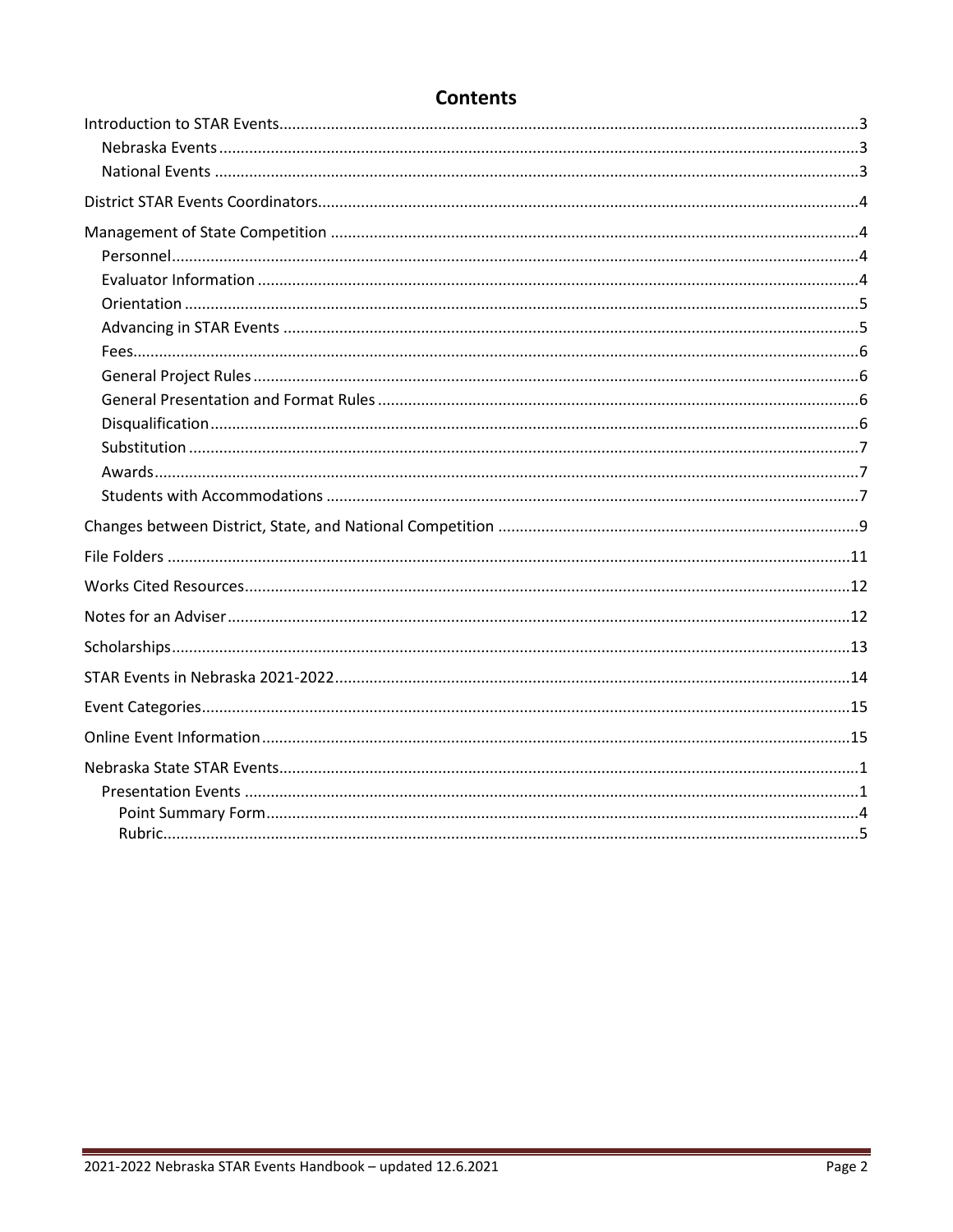#### **Introduction to STAR Events**

STAR Events (Students Taking Action with Recognition) are competitive events in which members are recognized for proficiency and achievement in chapter and individual projects, leadership skills, and career preparation.

FCCLA STAR Events offer individual skill development and application of learning through the following activities:

- Cooperative: teams work to accomplish specific goals
- Individualized: an individual member works alone to accomplish specific goals
- Competitive: individual or team performance is measured by an established set of criteria

STAR Events promote the FCCLA Mission to focus on the multiple roles of family member, wage earner, and community leader. Each event is designed to help members develop specific lifetime skills in character development, creative and critical thinking, interpersonal communication, practical knowledge, and career preparation.

STAR Events encourage active student participation and recognize accomplishments of youth. The belief that everyone can be successful is the foundation of these events. Cooperation and competition are stressed in positive, constructive ways. Respect and interaction between youth and adults are fostered by establishing teams of adult and youth evaluators and event managers.

#### **Nebraska Events**

Nebraska STAR Events enable members to demonstrate proficiency and achievement at the District and State level. Nebraska has decided to keep the levels for its Nebraska Only STAR Events as Junior and Senior. Individuals or teams research a topic and make a presentation using visuals in one of the following sub divisions:

- Nebraska Consumer Issues (Junior Category Only)
- Nebraska Family Challenges and Issues
- Nebraska Health and Wellness
- Nebraska Parliamentary Procedure Test (Junior Category Only)

#### **National Events**

These events are divided into four categories as listed below. These events enable members to demonstrate proficiency and achievement at the District, State, and National level.

- Foundational Events: These events, which build basic leadership and life skills, are for FCCLA members who want to get involved and improve upon themselves.
- Leadership Events: These events provide an opportunity for leaders to gain recognition for their work in their chapters. The event content is designed to be a chapter project led by the team who takes it to the competition.
- Career Preparation Events: These events for members exploring a specific career area. Most events are for Level 2 and Level 3 participants who have spent time building career specific skills and knowledge, but a few events are open to Level 1 participants who want to explore a specific career path.
- Online Events: These events have two participation levels. In Level I, participants submit their online, digital project for evaluation. In Level II, the twenty (20) highest scoring entries are invited to present their digital project, plus an oral presentation, at the National Leadership Conference.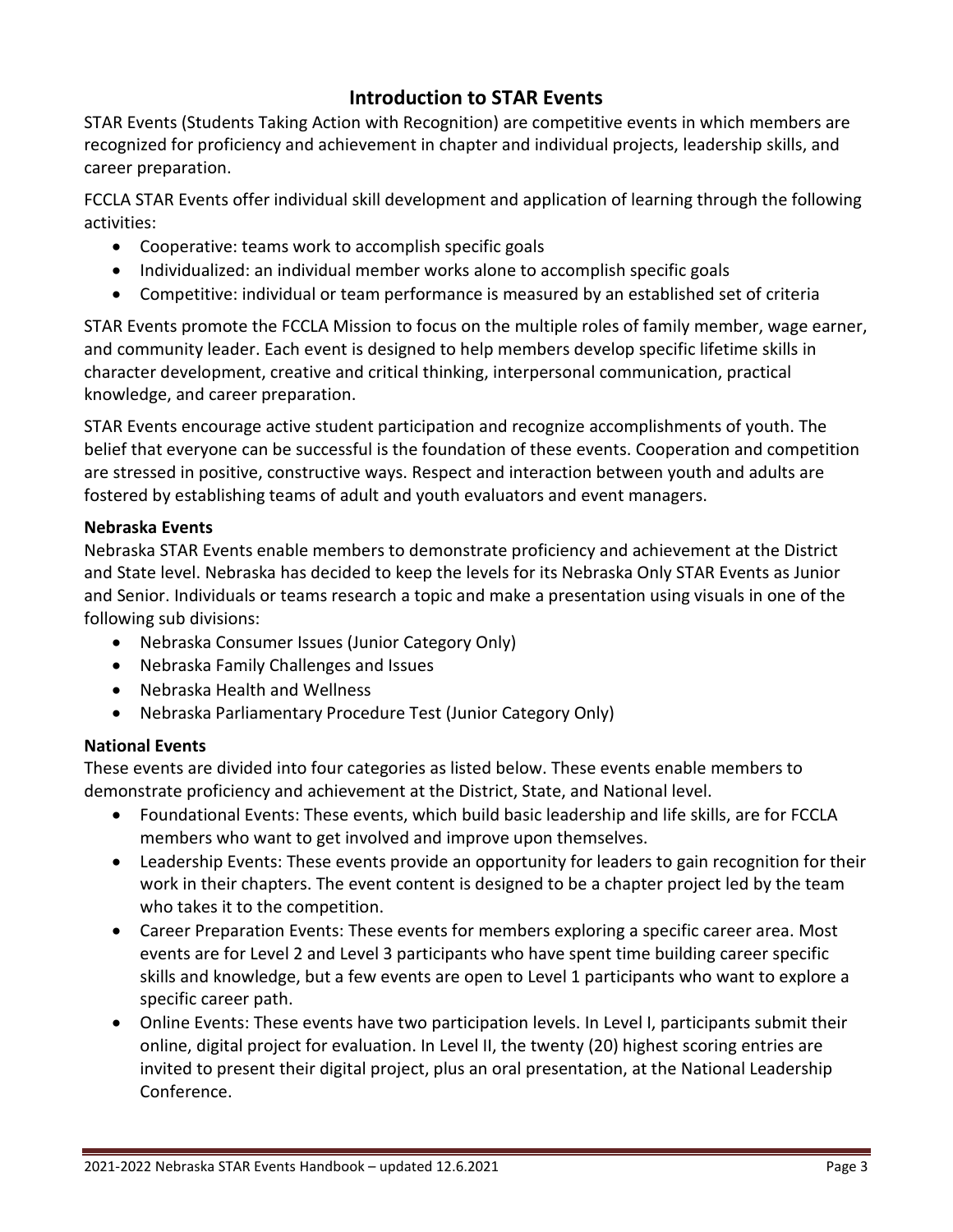| <b>District</b> | <b>Name</b>           | <b>Chapter</b>         | <b>Email Address</b>            |
|-----------------|-----------------------|------------------------|---------------------------------|
| 1               | Lisa Hynes            | Elmwood-Murdock        | lhynes@emknights.org            |
| 2               | Miranda Bright*       | Crete                  | miranda.bright@creteschools.org |
| 3               | Amy Mach              | Millard West           | ammach@mpsomaha.org             |
| 4               | Nancy Schlautman*     | Sutton                 | nschlautman@spsne.org           |
| 5               | Megan Hillen          | Leigh/Clarkson         | mhillen@leigh.esu7.org          |
| 6               | Darla Windholz        | Holdrege               | darla.windholz@dusters.org      |
| 7               | Lauren Mecseji        | Hartington-Newcastle   | Imecseji@hnscats.org            |
| 8               | Kim Scarborough*      | Neligh-Oakdale         | kscarborough@nowarriors.org     |
| 9               | Rachel Hornickel      | Ord                    | rhornickel@ordps.org            |
| 10              | Angie Ehlers          | Overton                | angie.ehlers@overtoneagles.org  |
| 11              | <b>Suzanne Martin</b> | <b>Medicine Valley</b> | smartin@medvalley.org           |
| 12              | Suzanne Neefe*        | Hemingford             | sneefe@gubn.org                 |

\*Identifies members of the Nebraska FCCLA STAR Events Advisory Committee.

#### **Management of State Competition**

#### **Personnel**

Many individuals are needed to assist in the management of the State STAR Event Competition. Both student members and adults play an important role in the success of the competition by serving in the following areas:

| <b>STAR Event Coordinator</b>                      | <b>Assistant Coordinator(s)</b>                 |
|----------------------------------------------------|-------------------------------------------------|
| Adviser who handles the planning and overall       | Adults with experience in working with STAR     |
| coordination                                       | Event Competitions who assist the Lead          |
|                                                    | Coordinator prior to and during the State       |
|                                                    | Competition.                                    |
| <b>Lead Consultants</b>                            | <b>Tabulation Room Assistants</b>               |
| Three individuals per District including STAR      | Adults who assist with final tabulation         |
| Events Coordinators for the current year and       | verification and distributing materials to the  |
| coming year serve as event consultants during      | appropriate districts.                          |
| the State Competition.                             |                                                 |
| <b>Evaluators</b>                                  | <b>Event Assistants</b>                         |
| Evaluation teams composed of students, alumni      | Students or alumni that help time events, serve |
| and adults are responsible for evaluating entries, | as runners, or with other responsibilities as   |
| assigning rating to participants, and discussion   | needed by the Lead/Room Consultants.            |
| strengths and areas for improvement. Advisers      |                                                 |
| are asked to contribute names of individuals who   |                                                 |
| can assist in this area.                           |                                                 |

#### **Evaluator Information**

Evaluators play a vital role in the success of all students in STAR Events. These volunteers provide feedback and support to competitors not only in the competition but also that competitors can take back and continue to improve their knowledge and original project. Districts may set their own guidelines for arranging evaluators, but the following outlines how evaluators are recruited, trained, and recognized for their work at the state level.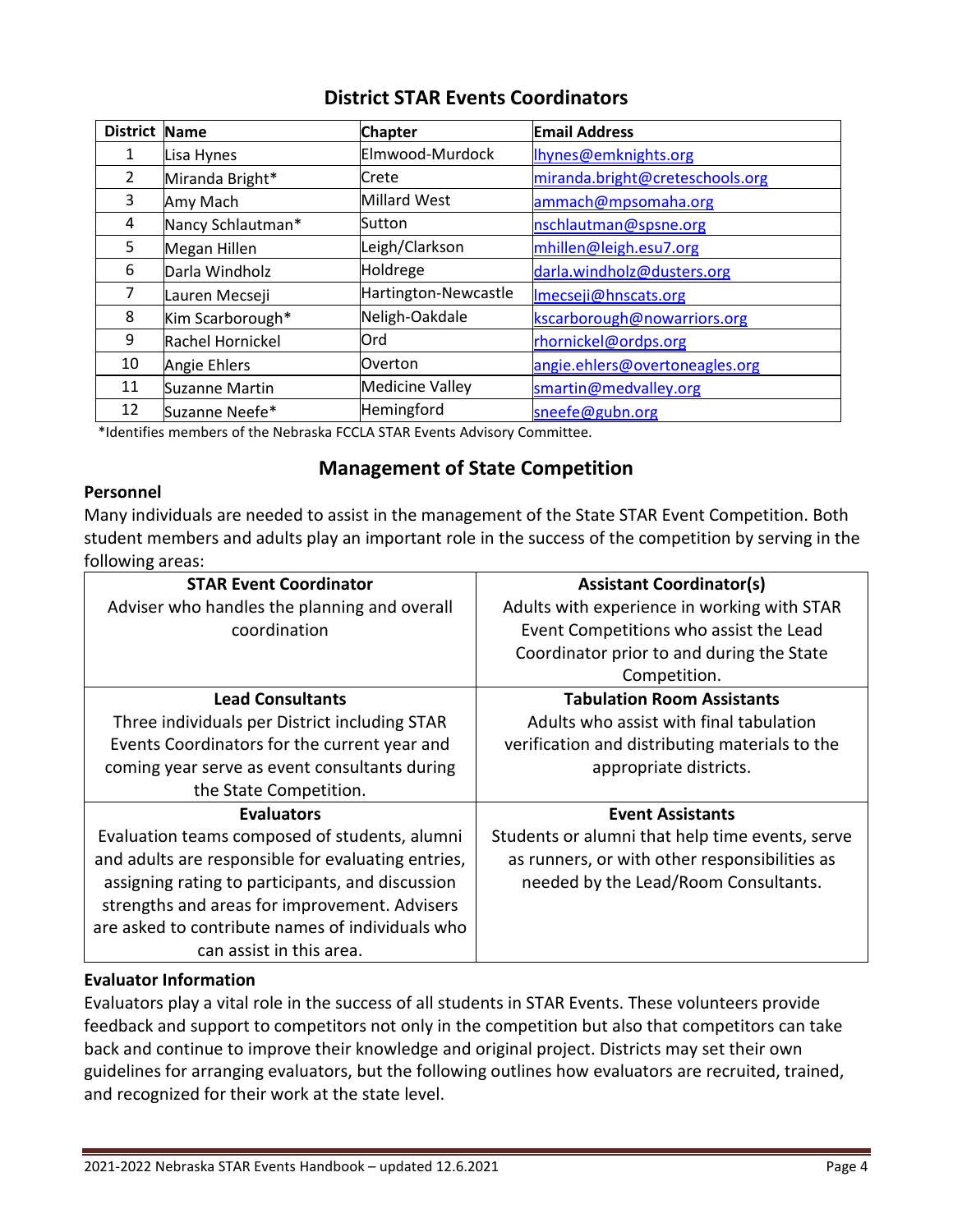#### *Recruitment*

Annually, the State Leadership Conference requires over 150 evaluators to make events run smoothly. All efforts are made to ensure that three evaluators and one Lead Consultant are present for each competition. Evaluators from previous years are contacted at the beginning of December and are allowed to begin signing up for specific events. Evaluators can be former members, advisers, or other adults however all efforts are made to ensure that no one evaluates a group in which they have a connection with such as being from the same community. Local advisers are discouraged from serving as an evaluator at the State STAR Event competition and absolutely may not evaluate if they have an entrant in that event. Students are only allowed to evaluate if they competed in *that* event at the National Leadership Conference. If that is not available, the student is not allowed to evaluate.

The State Association also works to recruit volunteers from future FCS teachers by working with teacher educators, business and industry representatives, organizational partners, and employees at the Nebraska Department of Education.

#### *Training*

Once events are organized and we can assign all evaluators to an event, each is sent the event guidelines including rubrics and links to view the actual event. These are sent by the first week of March to allow time to view and prepare.

In some situations, evaluators may be asked to evaluate more than one event. In these cases, additional materials are sent. All efforts are made to ensure that the events are at least similar in content.

#### *Recognition*

The volunteerism from the STAR Events evaluators is extremely vital and all efforts to recognize these volunteers are encouraged. At the State Leadership Conference, evaluators are provided lunch, free parking, and a small gift. In addition, if evaluators wish to stay for the entire State Leadership Conference, they can receive a discounted registration which is equal to about 30% off.

#### **Orientation**

An orientation for evaluators, hosted by the Lead Consultant is held just prior to STAR Event competitions. During this session, the following topics are addressed:

- STAR Events general information
- STAR Events competition philosophy
- Evaluation techniques and consistency
- Procedures clarification
- Rules and rubric clarification

#### **Advancing in STAR Events**

**District to State:** At the district level, the top two participants may advance to the State competition, as long as they received a silver or gold rating. If only one competitor receives a silver at the district level, then they will be the only competitor in their category to advance to State STAR Events Competition from their district. If two teams from the same school are competing in the same event at the same level, only one team is eligible to advance to State competition.

**State to National**: The State Champion and Runner-Up qualify for the National STAR Event competition. A minimum of silver score must be earned in order to advance to the National STAR Event competition.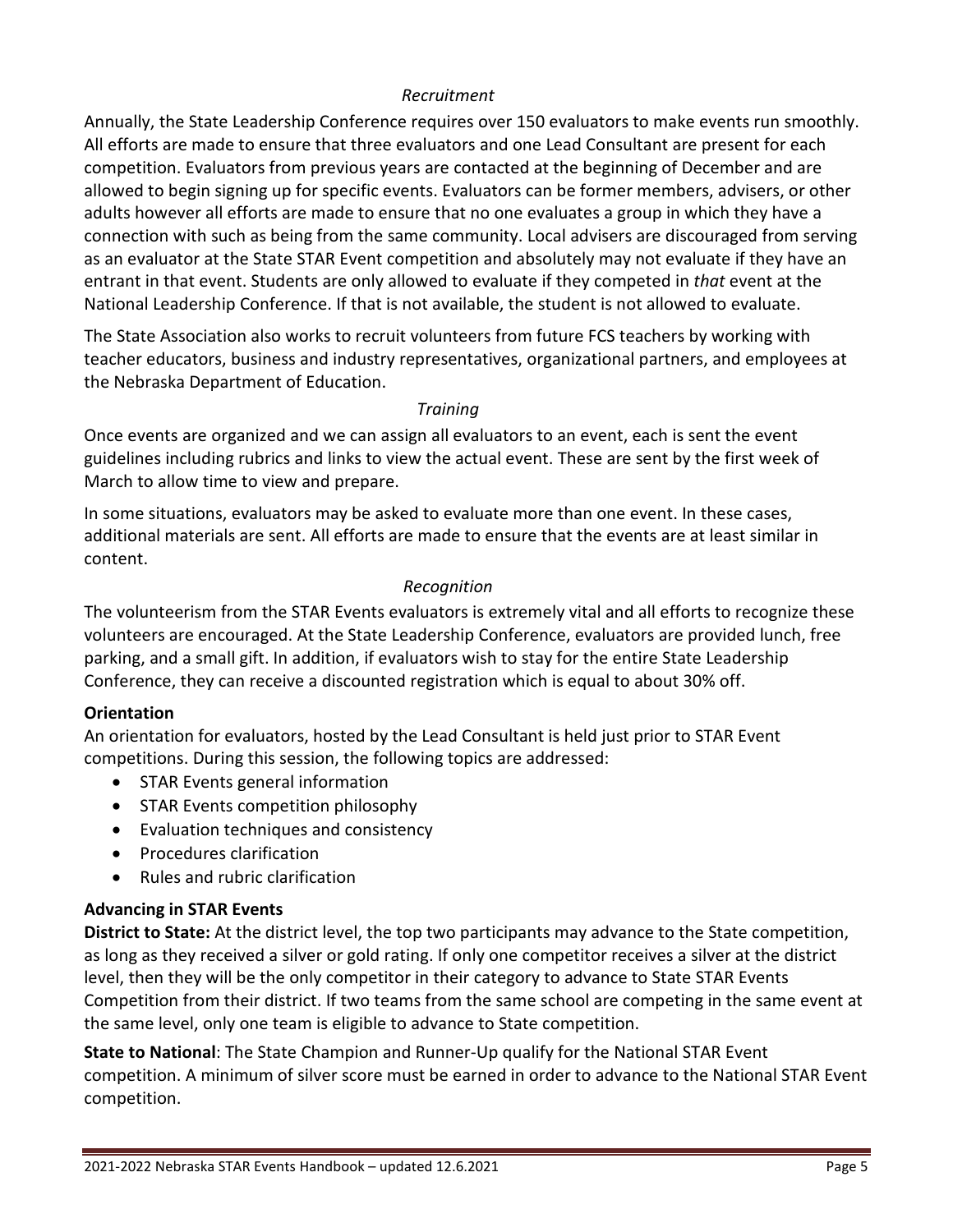#### **Fees**

**District:** Districts may set their own fees as stated in their policies.

**State:** Each participant in a team or individual event pays a fee to help cover STAR Events expenses such as room rental, certificates, evaluators, recognition session expenses, awards, and supplies. STAR Event fees are nonrefundable after the deadline date set by the State Adviser.

#### **General Project Rules**

- 1. All STAR Event projects must be developed and completed during a one-year span beginning July 1 and ending June 30 of the school year before the National Leadership Conference.
- 2. All STAR Event projects must be planned and prepared by the participant(s) only. Supporting resources are acceptable as long as participants are coordinating their use and resources are cited appropriately verbally and/or in print during the presentation to avoid false credit for unoriginal or non-participant work.
- 3. No projects can be entered in more than one category of a single event or in more than one event. However, projects entered in any event may be included in the Chapter in Review events.
- 4. Chapter advisers should ensure that identical presentations of the same project are not entered into STAR Events multiple years.
- 5. All STAR Event participants must complete the Nebraska STAR Events report form to share what their project is concerning. This is in an effort to ensure that multiple projects are not entered and that projects are original.
- 6. Participants are responsible for their own event materials. Any items left behind are not the responsibility of FCCLA and may be discarded.

#### **General Presentation and Format Rules**

- 1. When using resources such as audio visuals or graphics, participants need to work to coordinate their use and ensure that resources are cited appropriately verbally and/or in print during the presentation to avoid false credit for unoriginal or non-participant work. Participants are encouraged to use original materials, items licensed for reuse, or items in which copyright permission has been granted.
- 2. Avoid using materials that may be dangerous to others or that may damage property (i.e. glass, acids, glitter, etc.) Any cost related to clean-up assessed by the facility will be passed on to the responsible chapter.
- 3. No electricity will be provided
- 4. Participants are to maintain an appropriate appearance and attitude during all STAR Event activities.
- 5. Participants should be on time to avoid losing points.
- 6. Pages are to be single sided only and should be legible and in a size that is easy to read.
- 7. Participants may present in front, behind, or beside the designated table or space.
- 8. Any materials including technology or easels necessary to present must be provided by the participants.

#### **Disqualification**

Disqualifications are unfortunate to everyone concerned. Students must be affiliated members of FCCLA by January 1 or prior to district-level STAR event competition. A disqualification may result due to the failure to send dues to National Headquarters and/or listing a student on the affiliation prior to the March 1 deadline at State Leadership Conference. At the district and state level, a disqualification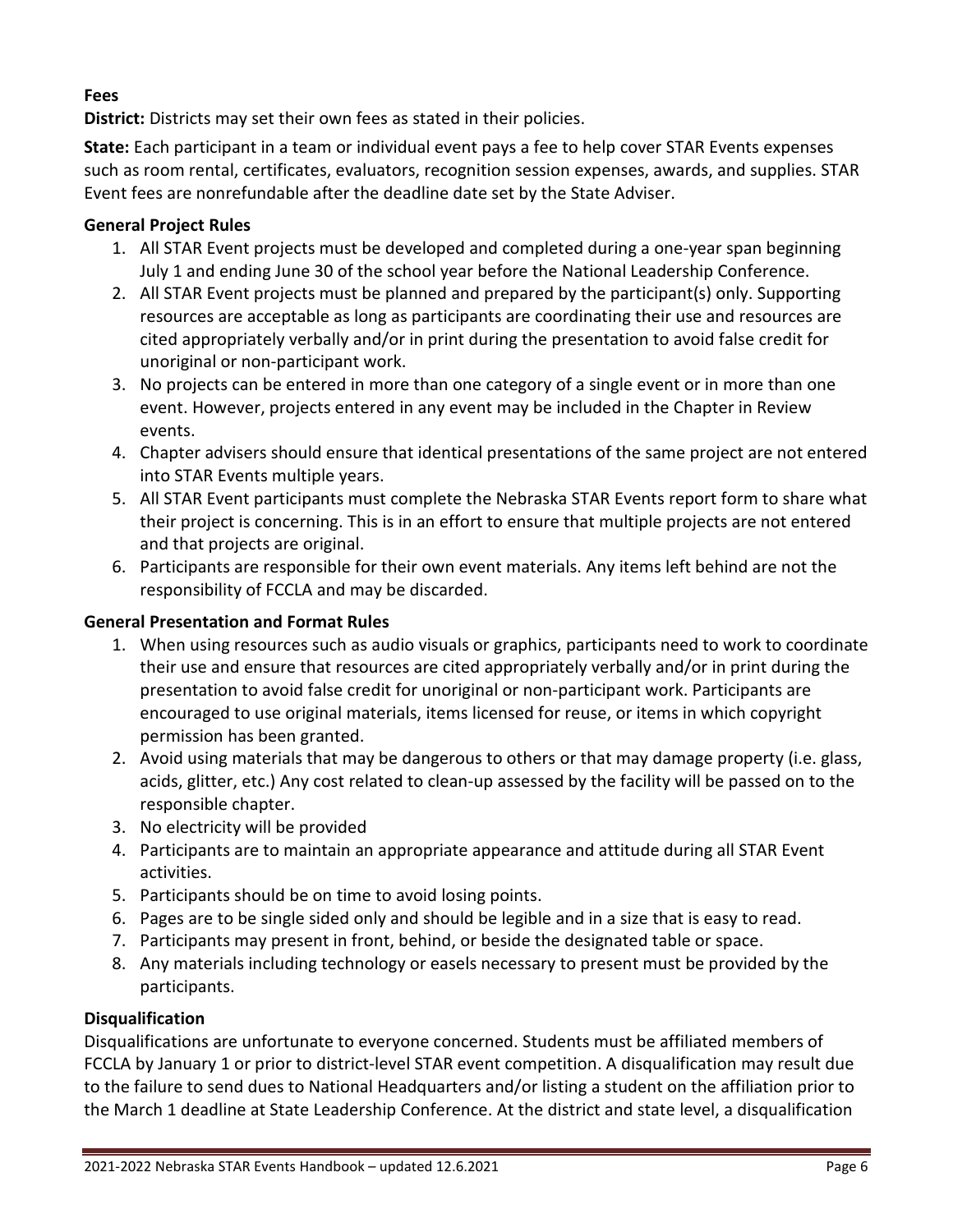may result due to the failure of a student to submit their STAR Event information via the online report form.

#### **Substitution**

In the event that substitutions/changes need to occur within a STAR Event prior, during, or after competition, the following guidelines must be followed. Deviation from these guidelines at any time will result in the disqualification of the individual or team.

At any point, if an individual who is competing as part of a group drops out for any reason, the team can compete without that group member. If the team advances to the next level, the individual who dropped may join back into the competition at that next level. The decision to allow that dropped individual to compete again is up to the discretion of the local chapter adviser. With the exception of Parliamentary Procedure, only members whose names appear on the original registration can compete at the next level.

In Parliamentary Procedure, if a member(s) drops, another member from that chapter may take their place without their name appearing on the original registration form. Teams may only replace the same number of names as those that dropped from the original registration information.

If the event is an individual event or it is an individual competing in a team event, absolutely no substitutions can take place at any time or at any competition level.

If an individual or team drops out of an event, the next top finisher may be eligible if their scoring meets the minimum requirements.

#### **Awards**

The Nebraska Association will follow all scoring levels, guidelines, and rubrics provided by National FCCLA with the following exceptions:

- Nebraska STAR Events
- To receive a medal, students must score a minimum of 50 points

Advancement from the District level to the State level of competition is based on the District's policies. Advancement from the State level to the National level of competition is only permitted when the entry scores a Silver (70.00) or above.

All participants will receive a certificate for competing at the State Level. Medals will be awarded to member who receive 50 points or higher on the rubrics.

- 50-69.99—Bronze
- 70-89.99—Silver
- 90-100—Gold

The top score at the State Level becomes the State Champion in that event and the second top score becomes the Runner-Up. Both of these designations will qualify for the National STAR Event competition as long as the score is above 70 points. The decision of the evaluators is final. Only when scoring errors are discovered which impact the medal placement, will scores be altered.

#### **Students with Accommodations**

IEPs may be presented when students register if accommodations are necessary for their specific event. This information will be shared with the event Evaluators and/or Room Consultant. Advisers must complete the Student with Accommodations form, which is available on the Nebraska FCCLA website, prior to District competition.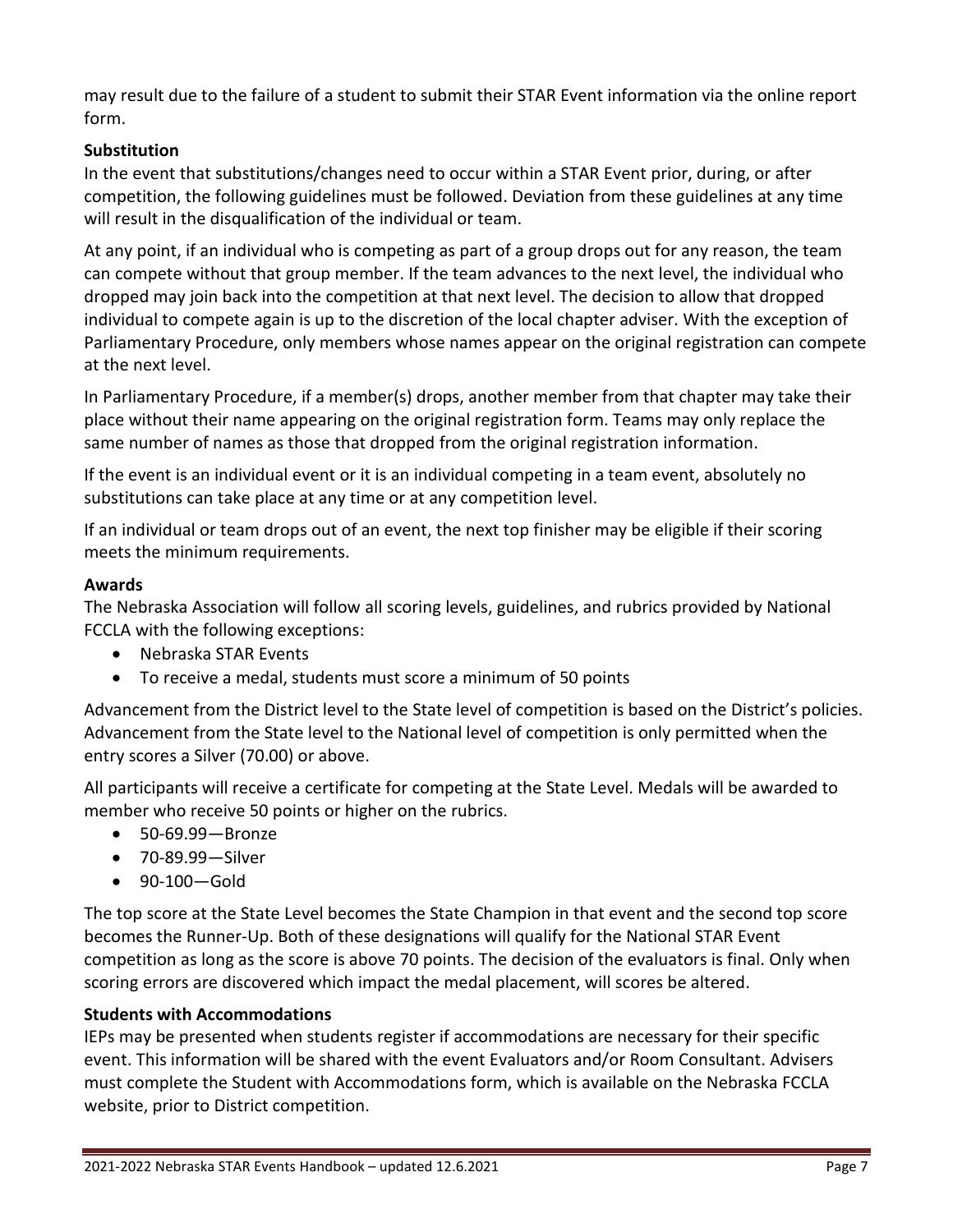#### **State Terms**

Sub Division: Nebraska STAR Events are divided into three sub divisions - Nebraska Consumer Issues, Nebraska Family Challenges and Issues, Nebraska Health & Wellness

Entrant: A person who gives either an individual presentation or is a member of a team presentation

Team: consists of one to three persons, except for Parliamentary Procedure (4-8)

Category: membership level (i.e. Level 1 or Level 3)

Event: a grouping of related presentation with a specific set of rules (i.e. Interpersonal Communications, Chapter in Review, etc.)

State Champion: The highest-rated presentation at the State STAR Event Competition

State Runner-Up: The second highest-rated presentation at the State STAR Event Competition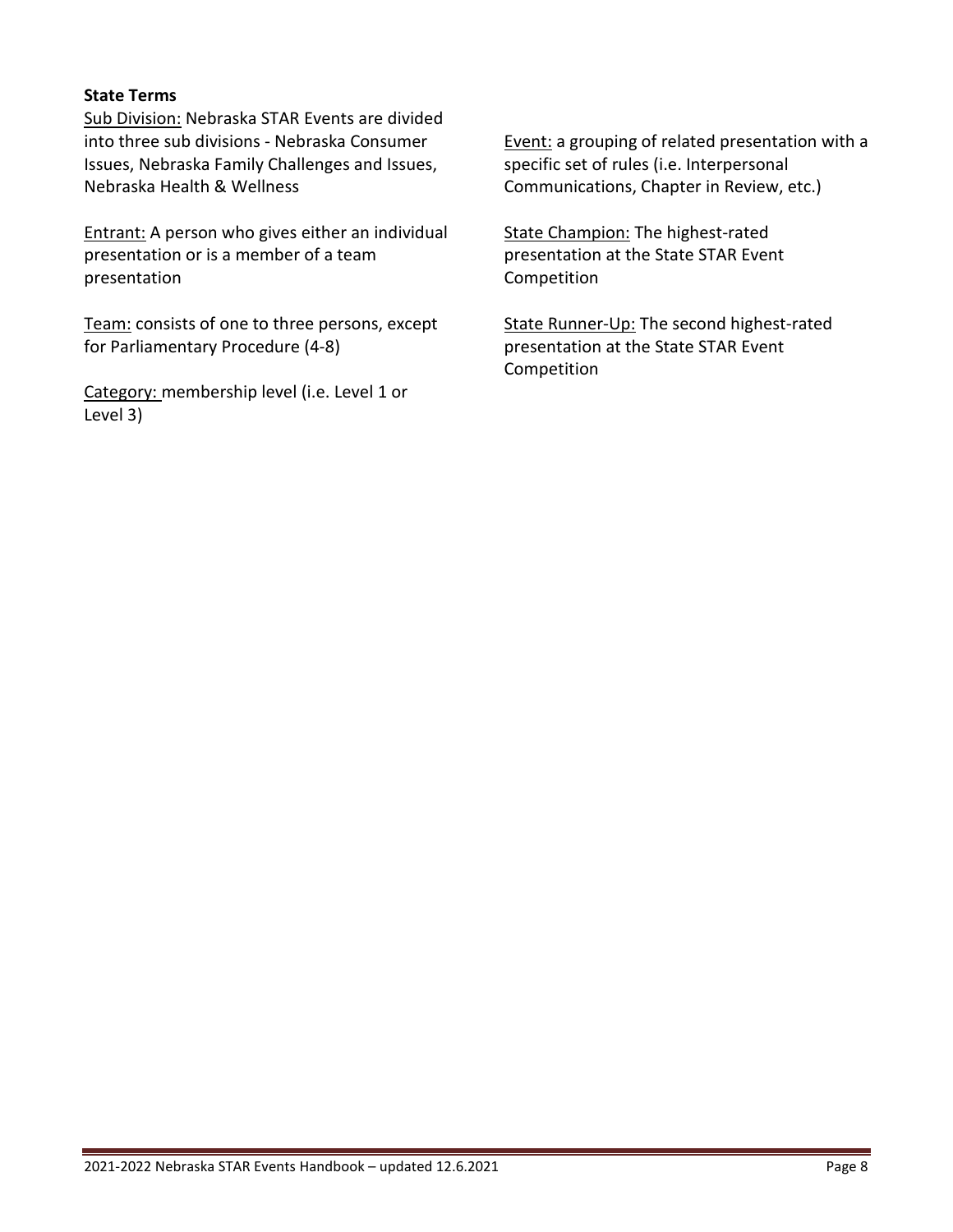# **Changes between District, State, and National Competition**

| <b>District Level</b>                                                                                                                                                   | <b>State Level</b>                                                                    | <b>National Level</b>                                                   |  |  |  |  |  |
|-------------------------------------------------------------------------------------------------------------------------------------------------------------------------|---------------------------------------------------------------------------------------|-------------------------------------------------------------------------|--|--|--|--|--|
|                                                                                                                                                                         | <b>Extent of Individual Participation</b>                                             |                                                                         |  |  |  |  |  |
| Determined at District level.                                                                                                                                           | Each person is limited to one event.                                                  | Each person is limited to one event.                                    |  |  |  |  |  |
| Documentation of Number of Presentations Required (Proof of Presentation)                                                                                               |                                                                                       |                                                                         |  |  |  |  |  |
| (only applies to Nebraska Consumer Issues, Nebraska Family Challenges & Issues, Nebraska Health & Wellness, Professional Presentation, and<br>Sustainability Challenge) |                                                                                       |                                                                         |  |  |  |  |  |
| Determined at District level.                                                                                                                                           | Three. One must represent an                                                          | <b>Professional Presentation and</b>                                    |  |  |  |  |  |
|                                                                                                                                                                         | outreach to an audience containing                                                    | <b>Sustainability Challenge ONLY</b>                                    |  |  |  |  |  |
|                                                                                                                                                                         | individuals who are not FCCLA                                                         | Level 1: 1 presentation                                                 |  |  |  |  |  |
|                                                                                                                                                                         | members.                                                                              | Level 2: 2 presentations                                                |  |  |  |  |  |
|                                                                                                                                                                         | <b>Professional Presentation and</b>                                                  | Level 3: 3 presentations                                                |  |  |  |  |  |
|                                                                                                                                                                         | <b>Sustainability Challenge</b>                                                       | District & State Competitions DO NOT                                    |  |  |  |  |  |
|                                                                                                                                                                         | Follow the guidelines presented in the                                                | count as prior presentations!                                           |  |  |  |  |  |
|                                                                                                                                                                         | STAR Events Competitive Events Guide.                                                 |                                                                         |  |  |  |  |  |
|                                                                                                                                                                         | <b>District Competition DOES NOT count!</b>                                           |                                                                         |  |  |  |  |  |
|                                                                                                                                                                         | <b>File Folder Label</b>                                                              |                                                                         |  |  |  |  |  |
| Name of STAR Event and Category                                                                                                                                         | Name of STAR Event and Category                                                       | Name of STAR Event and Category                                         |  |  |  |  |  |
| Participant Name(s)                                                                                                                                                     | Participant Name(s)<br><b>State FCCLA</b>                                             | Participant Name(s)<br><b>State FCCLA</b>                               |  |  |  |  |  |
| Chapter                                                                                                                                                                 |                                                                                       |                                                                         |  |  |  |  |  |
|                                                                                                                                                                         | *For Nebraska STAR Events, use the sub division titles, i.e. Nebraska Consumer Issues |                                                                         |  |  |  |  |  |
| and include district number                                                                                                                                             |                                                                                       |                                                                         |  |  |  |  |  |
|                                                                                                                                                                         | <b>Registration and Orientation</b>                                                   |                                                                         |  |  |  |  |  |
| Determined at the District level.                                                                                                                                       | No on-site registration. At least one                                                 | Adviser only attends registration. At                                   |  |  |  |  |  |
|                                                                                                                                                                         | team member must be present at                                                        | least one team member must be                                           |  |  |  |  |  |
|                                                                                                                                                                         | orientation to receive points.                                                        | complete the online orientation to                                      |  |  |  |  |  |
|                                                                                                                                                                         |                                                                                       | receive points.                                                         |  |  |  |  |  |
| <b>Evaluation Process</b>                                                                                                                                               |                                                                                       |                                                                         |  |  |  |  |  |
| Evaluators will score and write                                                                                                                                         | Evaluators will score and write                                                       | Evaluators will score and write                                         |  |  |  |  |  |
| comments on respective rating sheet.                                                                                                                                    | comments on respective rating sheet.                                                  | comments on respective rating sheet.                                    |  |  |  |  |  |
|                                                                                                                                                                         |                                                                                       | They will then spend a few minutes                                      |  |  |  |  |  |
| It is recommended (not required) that                                                                                                                                   | It is recommended (not required) that                                                 | reviewing the strengths and areas for                                   |  |  |  |  |  |
| evaluator ratings be within 10 points                                                                                                                                   | evaluator ratings be within 10 points                                                 | improvement with the participants.                                      |  |  |  |  |  |
| of each other.                                                                                                                                                          | of each other.                                                                        |                                                                         |  |  |  |  |  |
|                                                                                                                                                                         |                                                                                       | It is recommended (not required) that                                   |  |  |  |  |  |
|                                                                                                                                                                         |                                                                                       | evaluator ratings be within 10 points                                   |  |  |  |  |  |
|                                                                                                                                                                         |                                                                                       | of each other.                                                          |  |  |  |  |  |
|                                                                                                                                                                         | <b>Evaluators Required</b>                                                            |                                                                         |  |  |  |  |  |
| Determined at the District level.                                                                                                                                       | $2-6$ events = 1 evaluator                                                            | 1 volunteer required for every 3 state                                  |  |  |  |  |  |
|                                                                                                                                                                         | $7-11$ events = 2 evaluators                                                          | participants                                                            |  |  |  |  |  |
|                                                                                                                                                                         | $12+$ events = 3 evaluators                                                           |                                                                         |  |  |  |  |  |
|                                                                                                                                                                         | Should the evaluators opt to stay for                                                 |                                                                         |  |  |  |  |  |
|                                                                                                                                                                         | the entire conference, they can                                                       |                                                                         |  |  |  |  |  |
|                                                                                                                                                                         | receive a discounted SLC registration.                                                |                                                                         |  |  |  |  |  |
|                                                                                                                                                                         | <b>Evaluator Minimum Qualifications</b>                                               |                                                                         |  |  |  |  |  |
| Determined at the District level.                                                                                                                                       | Students may only evaluate in STAR                                                    | Volunteers may represent any                                            |  |  |  |  |  |
|                                                                                                                                                                         | Events if they have competed in that<br>event at the National level.                  | subgroup including students, advisers,<br>adults, alumni, and sponsors. |  |  |  |  |  |
|                                                                                                                                                                         | <b>Display Set-Up</b>                                                                 |                                                                         |  |  |  |  |  |
| Determined at the District level.                                                                                                                                       | Participants will have 5 minutes to set                                               | Participants will have 5 minutes to set                                 |  |  |  |  |  |
|                                                                                                                                                                         | up for their event in the space                                                       | up for their event in the space                                         |  |  |  |  |  |
|                                                                                                                                                                         | specified by the Lead/Room                                                            | specified by the Lead/Room                                              |  |  |  |  |  |
|                                                                                                                                                                         | Consultant.                                                                           | Consultant.                                                             |  |  |  |  |  |
|                                                                                                                                                                         |                                                                                       |                                                                         |  |  |  |  |  |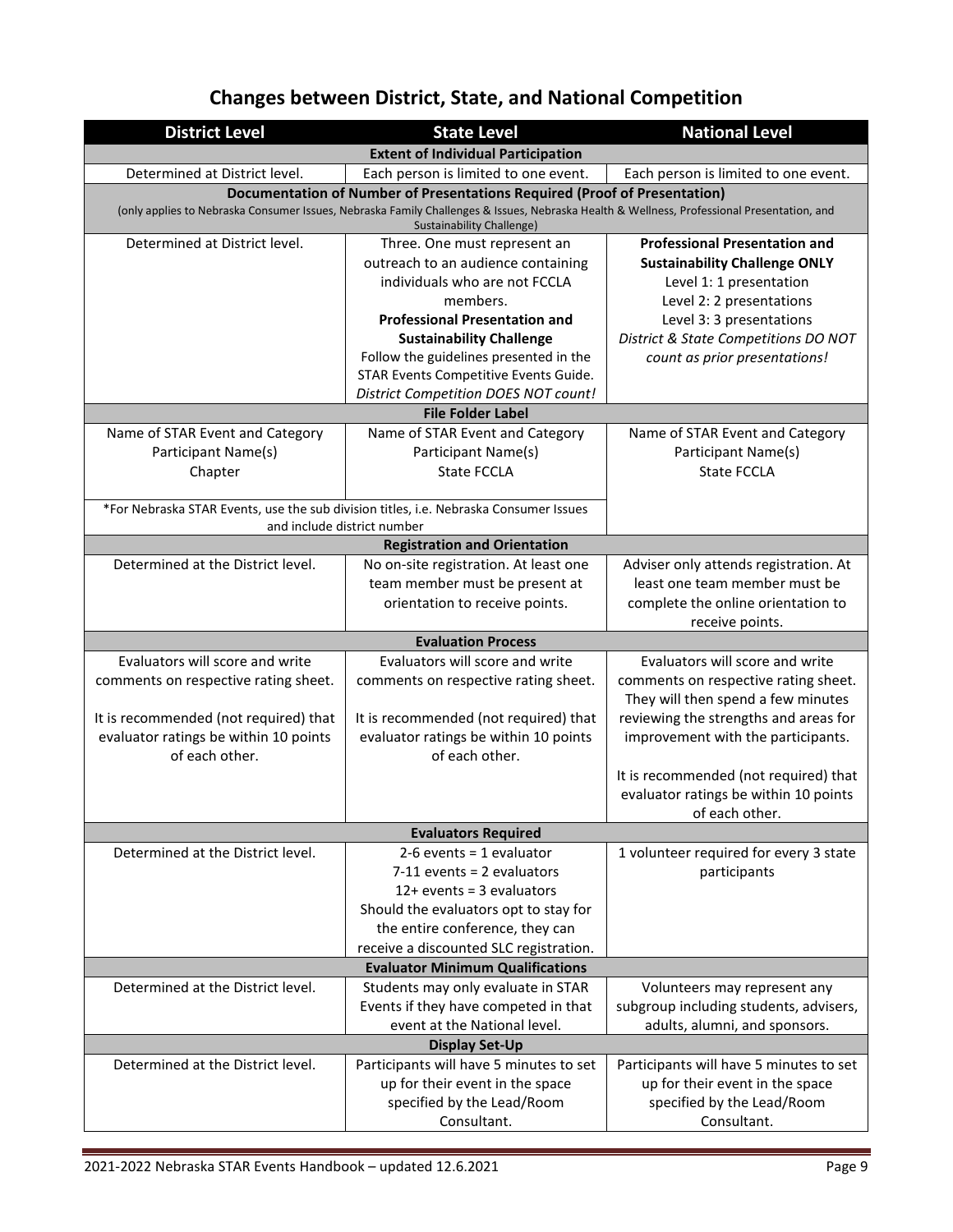| <b>Portfolio Submission</b>         |                                                    |                                              |  |  |  |
|-------------------------------------|----------------------------------------------------|----------------------------------------------|--|--|--|
| Determined at the District level.   | All materials are submitted at the time            | Participants should check guidelines         |  |  |  |
|                                     | of participation.                                  | relative to their specific event.            |  |  |  |
|                                     |                                                    |                                              |  |  |  |
|                                     | Entrants are asked to arrive at least 30           |                                              |  |  |  |
|                                     | minutes prior to presentation time in              |                                              |  |  |  |
|                                     | order to accommodate review of the                 |                                              |  |  |  |
|                                     | portfolio components. If utilizing an              |                                              |  |  |  |
|                                     | electronic portfolio, entrants should              |                                              |  |  |  |
|                                     | ensure that devices necessary have                 |                                              |  |  |  |
|                                     | been charged.                                      |                                              |  |  |  |
|                                     | <b>Parliamentary Procedure</b>                     |                                              |  |  |  |
| Each room operates independently of | Teams are given a written test. When               | Each room operates independently of          |  |  |  |
| each other.                         | it is necessary to use two rooms, the              | each other.                                  |  |  |  |
|                                     | test scores will be used to determine              |                                              |  |  |  |
|                                     | placement in either the championship               |                                              |  |  |  |
|                                     | or consolation demonstration round.                |                                              |  |  |  |
|                                     | <b>Supplemental Material Preparation Times</b>     |                                              |  |  |  |
| Determined at the District level/   | <b>Culinary Math Management: Test</b><br>$\bullet$ | Determined at the National level             |  |  |  |
|                                     | completed at Orientation or prior                  | online testing window is May 9-20,           |  |  |  |
|                                     | to event presentation time; case                   | 2022.                                        |  |  |  |
|                                     | study completed at Orientation or                  | <b>Culinary Math Management</b><br>$\bullet$ |  |  |  |
|                                     | prior to event.                                    | Parliamentary Procedure<br>$\bullet$         |  |  |  |
|                                     | Early Childhood Education: Case<br>$\bullet$       |                                              |  |  |  |
|                                     | study takes place at orientation or                |                                              |  |  |  |
|                                     | prior to event presentation time.                  |                                              |  |  |  |
|                                     | Hospitality and Tourism: Case<br>$\bullet$         |                                              |  |  |  |
|                                     | study completion takes place at                    |                                              |  |  |  |
|                                     | Orientation or prior to event                      |                                              |  |  |  |
|                                     | presentation time.                                 |                                              |  |  |  |
|                                     | Interpersonal Communication:<br>$\bullet$          |                                              |  |  |  |
|                                     | Case study prepared immediately                    |                                              |  |  |  |
|                                     | following initial presentation.                    |                                              |  |  |  |
|                                     | Promote and Publicize FCCLA:<br>$\bullet$          |                                              |  |  |  |
|                                     | Writing sample completed at                        |                                              |  |  |  |
|                                     | Orientation or prior to event                      |                                              |  |  |  |
|                                     | presentation time.                                 |                                              |  |  |  |
|                                     | Parliamentary Procedure: Test<br>$\bullet$         |                                              |  |  |  |
|                                     | takes place at prior to event,                     |                                              |  |  |  |
|                                     | generally day before; prep takes                   |                                              |  |  |  |
|                                     | place immediately preceding                        |                                              |  |  |  |
|                                     | demonstration.                                     |                                              |  |  |  |
|                                     | <b>Handouts to Evaluators</b>                      |                                              |  |  |  |
| Not allowed; will be disregarded by | Not allowed; will be disregarded by                | Participants are NOT to distribute           |  |  |  |
| the Evaluation Team.                | the Evaluation Team.                               | materials or product samples unless          |  |  |  |
|                                     |                                                    | allowed in the specific event rules.         |  |  |  |
|                                     | <b>Advancing from Preliminary to Final Round</b>   |                                              |  |  |  |
| Determined at the District level.   | The two highest rated entries will                 | No further advancements.                     |  |  |  |
|                                     | advance to the final round.                        |                                              |  |  |  |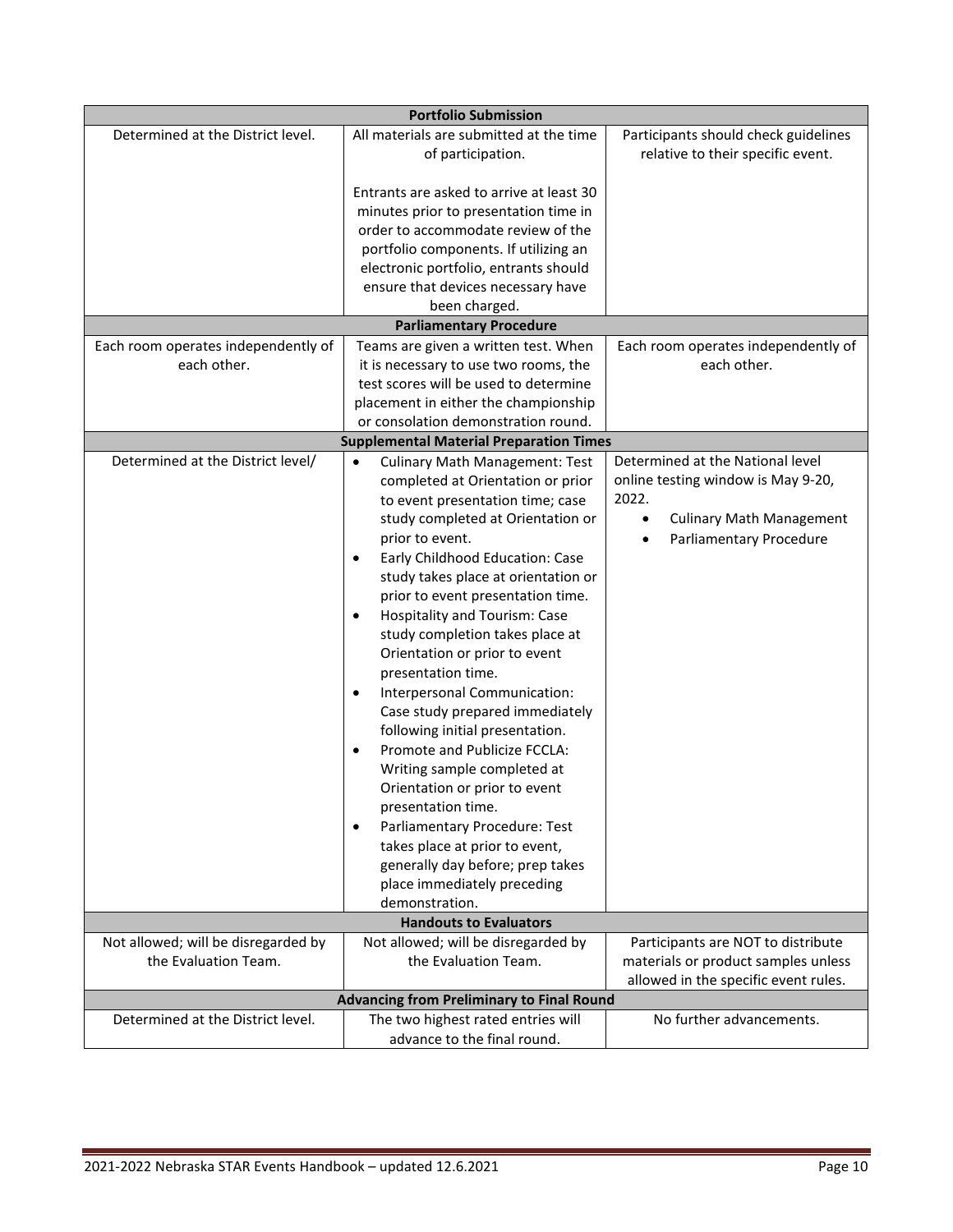| <b>Handling a Tie</b>                   |                                            |                                        |  |  |
|-----------------------------------------|--------------------------------------------|----------------------------------------|--|--|
| Determined at the District level.       | If a tie results in the first 3 positions, | The National STAR Events Tie-Breaker   |  |  |
|                                         | all efforts will be made to address it     | Procedures (p. 23 in the National STAR |  |  |
| Refer to the National STAR Events Tie-  | immediately so that the evaluators         | Events Guidelines) will be used to     |  |  |
| Breaker Procedures (p. 23 in the        | may make the determination.                | break ties at the National level.      |  |  |
| <b>National STAR Events Guidelines)</b> | Participants may be asked to bring         |                                        |  |  |
| when deciding how to break ties for     | items back in or retake take an exam       |                                        |  |  |
| specific events.                        | into order to break a tie.                 |                                        |  |  |
|                                         |                                            |                                        |  |  |
|                                         | The National STAR Events Tie-Breaker       |                                        |  |  |
|                                         | Procedures (p. 23 in the National STAR     |                                        |  |  |
|                                         | Events Guidelines) will be used.           |                                        |  |  |
| <b>Resolving Conflicts</b>              |                                            |                                        |  |  |
| The District Association shall have the | At the annual meeting of the District      | Issues would be referred to the        |  |  |
| authority to determine action to be     | <b>STAR Events Coordinators, a STAR</b>    | Competitive Events Advisory Team for   |  |  |
| taken when situations arise. A          | Events Advisory Committee is selected      | consideration during the next          |  |  |
| minimum of three persons including      | for the purpose of resolving issues        | revision.                              |  |  |
| students and adults, and each           | that may arise in the District (only if    |                                        |  |  |
| representing different chapters not     | they cannot be resolved at that level)     |                                        |  |  |
| related to the situation, shall decide  | and State level programs/events. A         |                                        |  |  |
| what action shall be taken.             | new committee is selected each year        |                                        |  |  |
|                                         | with one member being selected per         |                                        |  |  |
|                                         | region. The current year's                 |                                        |  |  |
|                                         | coordinators shall select this             |                                        |  |  |
|                                         | committee. The committee may               |                                        |  |  |
|                                         | include the Vice-President of              |                                        |  |  |
|                                         | Competitive Events and/or                  |                                        |  |  |
|                                         | Competitive Events Intern.                 |                                        |  |  |

#### **File Folders**

If your event requires a file folder, follow guidelines in preparing the file folder.

- 1 file folder
- Three sets of requested materials, each set stapled separately. Check the specific event guidelines for what *exactly* should be included as requested materials.
- File folder must be labeled in the following way for each level of competition.
- The label should be placed on the outside of the folder in the top left corner.

#### **Criteria**

| Name of STAR Event and Category | Name of STAR Event and Category | Name of STAR Event and Category |
|---------------------------------|---------------------------------|---------------------------------|
| Participant Name(s)             | Participant Name(s)             | Participant Name(s)             |
| Chapter                         | State                           | State                           |

#### **Example**

| Nebraska Consumer Issues | <b>Illustrated Talk</b>   | <b>Interior Design</b> |
|--------------------------|---------------------------|------------------------|
| Junior                   | Level 2                   | Level 3                |
| Michael Doe              | Julie Smith, Travis Johns | Lucy Grace             |
| Kearney                  | Nebraska                  | Nebraska               |
|                          |                           |                        |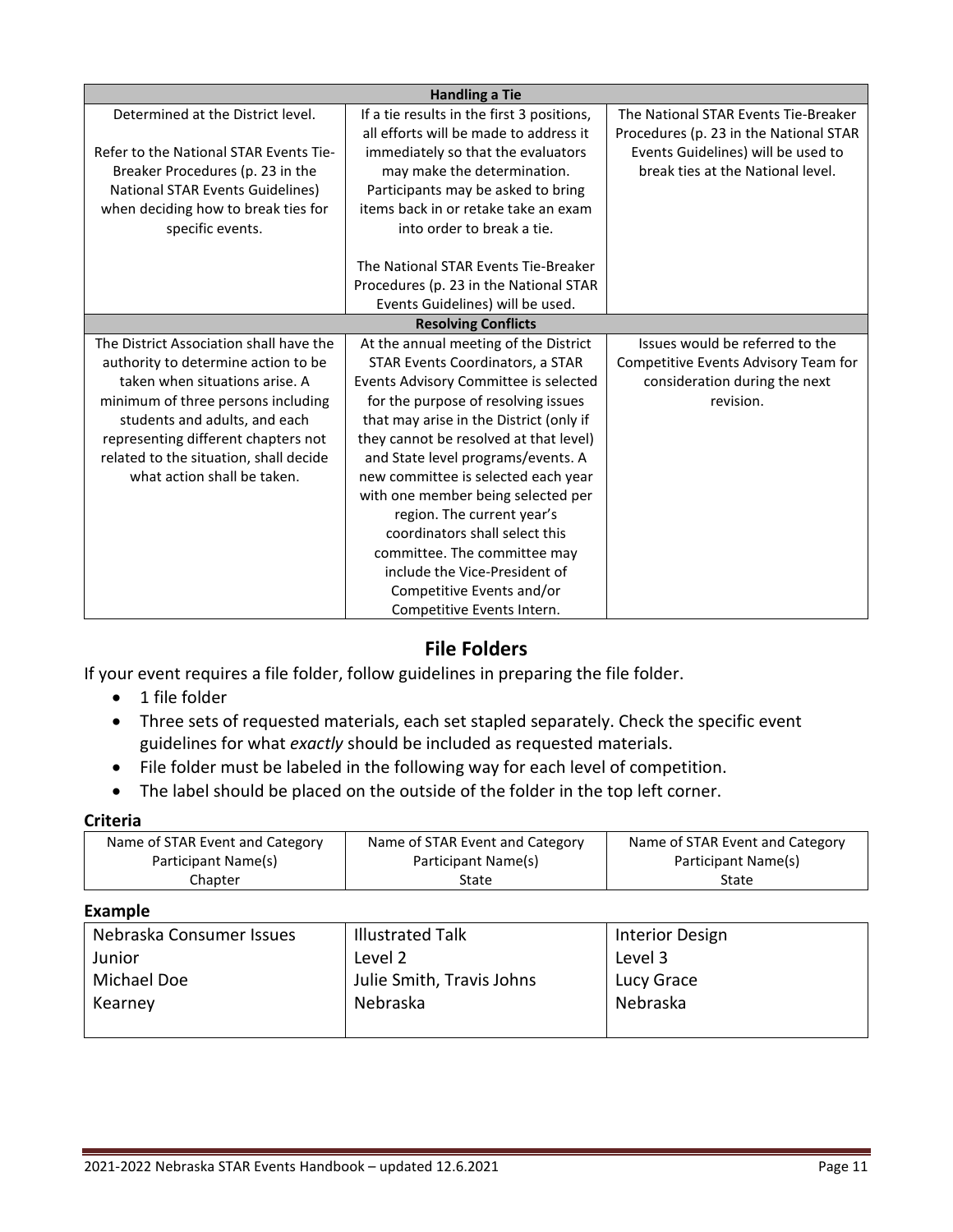#### **Works Cited Resources**

Several STAR Events require participants to use MLA or APA citation style to cite all references. There are many resources available to assist with this including the FCCLA Quick Reference Chart found at [http://fcclainc.org/programs/resources.php.](http://fcclainc.org/programs/resources.php)

As a reminder to advisers and participants, just because something is cited, does not mean that you have permission to use it. Be diligent in protecting copyrighted work. If you have questions about what is okay to use, whether it be an image, song, document, or video clip, please visit the Fair Use Checklist through Columbia University for guidance at [http://copyright.columbia.edu/copyright/fair-use/fair](http://copyright.columbia.edu/copyright/fair-use/fair-use-checklist/)[use-checklist/.](http://copyright.columbia.edu/copyright/fair-use/fair-use-checklist/)

#### **Notes for an Adviser**

Advisers play an integral role in a student's success in STAR Events. The following are some guidelines to assist you in the participation and management of STAR Events as well as ensure your student's have a positive experience. You can use the information below as well as access the Checklist for the Adviser from the National STAR Events Guidelines page 15.

**Become familiar with STAR Events and rule changes.** Make sure that you have printed the current year's National and Nebraska STAR Event Manuals. Never distribute last year's materials or use them in any decision making. Read through the rules for the National STAR Events manual which are not reproduced in this state manual. New advisers may want to be selective and only attempt a few events the first year unless they have some great students that will assist. Advisers are encouraged to contact others who have active STAR Event programs for advice. Advisers should pay close attention to the Eligibility and General Rules for All Levels of Competition from the National STAR Events Guidelines page 11.

**Decide what events are open to participation.** Consider integrating specific STAR Events into your classroom curriculum and make it known to your members in which events they may or may not participate in because of this integration. If you have questions about integrating STAR Events contact the State Adviser.

Also, be sure to check the list of Nebraska events (page 14) to ensure that the event is offered in Nebraska.

**Educate students about STAR Events.** Distribute information about STAR Events to your students. You might consider inviting a student from a neighboring school who has competed in an event to come share their experience. Another option is to view examples of presentations through the National FCCLA YouTube channel (search FCCLA YouTube on Google).

**Help avoid disappointment.** Check eligibility and requirements for each event. Assist students in selecting events appropriate for their ability, age, and interests. Emphasize that this is a learning experience and an opportunity for growth. Also work with students to ensure that the Nebraska STAR Event Information form is completed by each entrant online prior to the District competition deadline.

**Distribute materials to participants.** After members have selected their events, give them copies of all forms needed:

- All guidelines and rubrics for their event
- Glossary (page 345 from the National STAR Events Guidelines)
- Checklist for Participants (page 16 from the National STAR Events Guidelines)
- STAR Events Policies Section (page 9 from the National STAR Events Guidelines)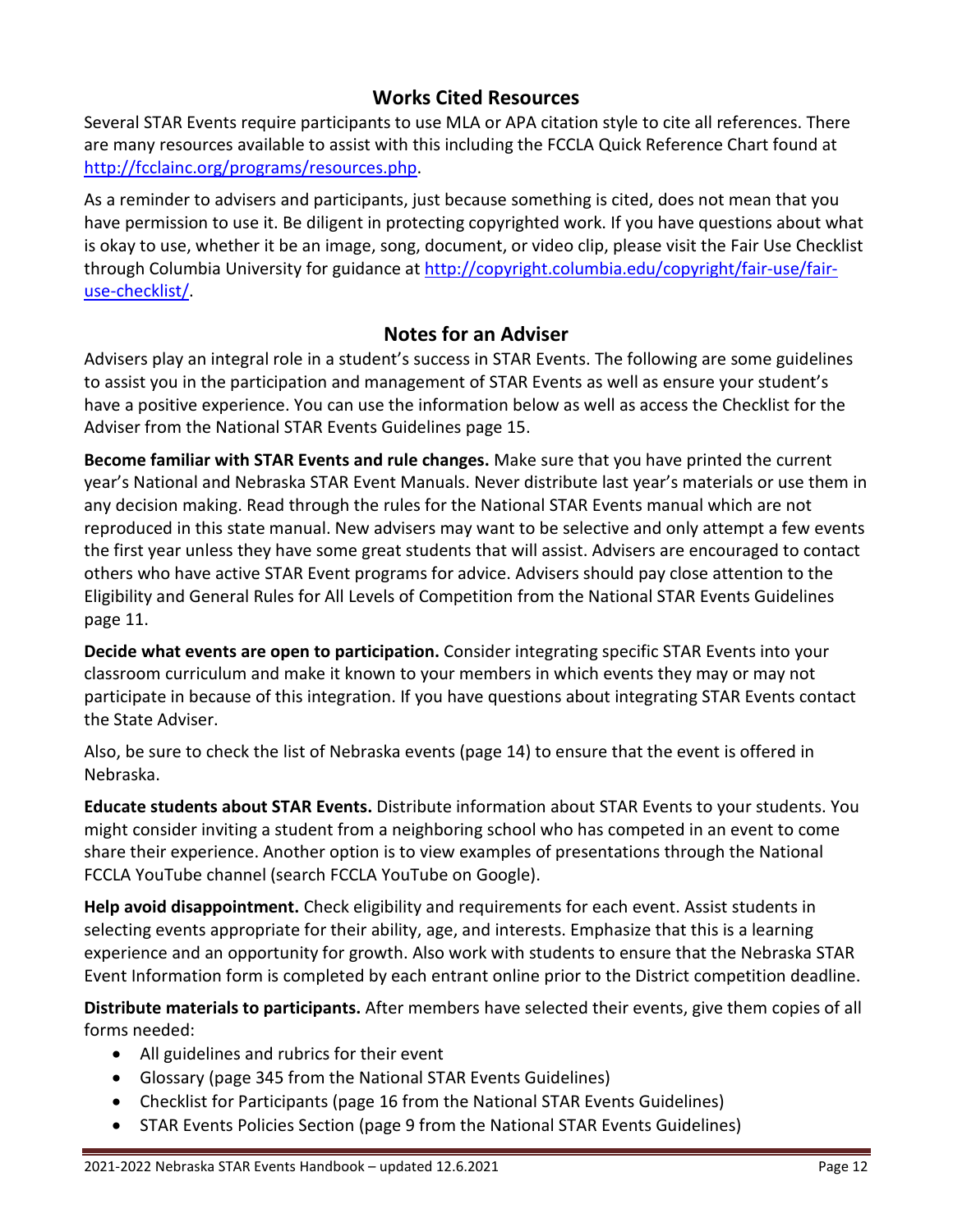- Frequently Asked Questions (page 13 from the National STAR Events Guidelines)
- The FCCLA Planning Process for Individual and Team Action (page 18 from the National STAR Events Guidelines)
- Obtain current STAR Events resources (if applicable) such as topics, scenarios, or templates in the Competitive Events section of the National FCCLA website.

**Register and pay.** Ensure that registration for Districts is sent in by the deadline. See your District STAR Events Coordinator for more information as this varies by district. State STAR Events registration must be completed by March 1 with final payments due to the state office by March 17.

**Triple check.** Review projects with students to ensure all requirements are completed and guidelines are met. If advancing, make sure that any change in guidelines are addressed. Encourage students to utilize feedback from previous presentations to improve.

#### **Scholarships**

Nebraska FCCLA is honored to partner with individuals and businesses to provide scholarships for different Competitive Events. Please note that additional scholarships may be added throughout the year, however, at the time of this publication, the following scholarships are being offered to outstanding STAR Event finishers at the State STAR Events Competition.

#### *Teach and Train*

Students that compete in Level 3 Teach and Train and explore teaching Family and Consumer Sciences are eligible to receive a scholarship from Chadron State College, University of Nebraska-Lincoln, or Wayne State College if they declare a major in Family and Consumer Sciences Education. The amount of this scholarship depends on which college is selected but is matched by Nebraska FCCLA to equal at least \$500. If the student is not a Level 3, funds will be held and disbursed upon their enrollment at one of the eligible post-secondary institutions.

#### *Say Yes to FCS*

Students that compete in the Level 3 Say Yes to FCS STAR Event are eligible to receive a \$500 scholarship from the University of Nebraska-Lincoln if they enroll and declare an FCS Education major. Additional questions regarding this scholarship will be answered following State Leadership Conference or may be directed to [smoser2@unl.edu](mailto:smoser2@unl.edu)

#### *Culinary Arts*

Each year, different Culinary programs provide scholarships for the top 3 finishers in the Nebraska STAR Event competition. These include the Culinary Institute of America at \$2000-\$1000 and Escoffier at \$5000-\$2000, depending on the finishing place. These scholarships are provided to students attending these schools and students must be a high school senior at the time of competition.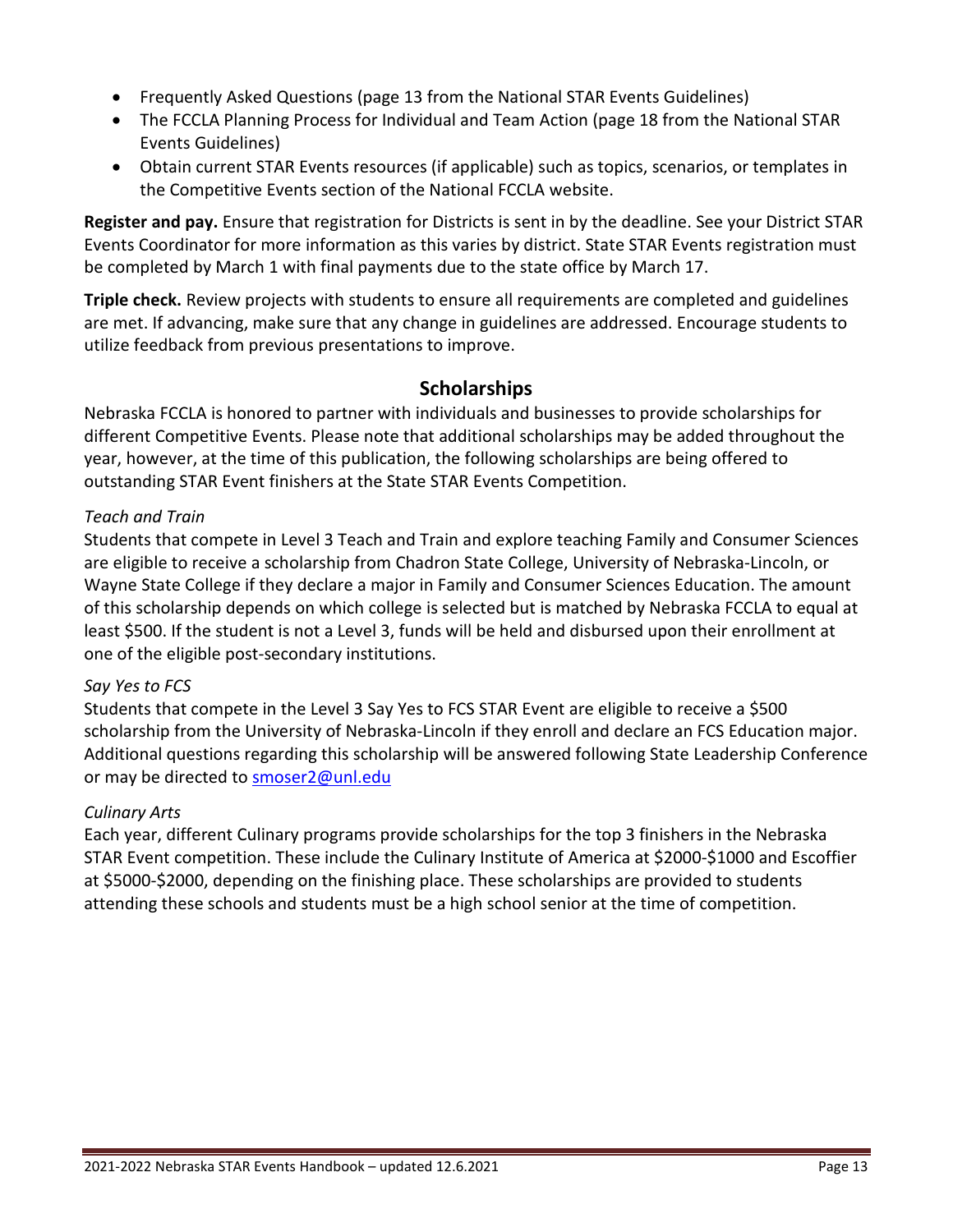#### **STAR Events in Nebraska 2021-2022**

An *individual* event is one that is completed by the *individual*. A *team* event is one that is completed by *team* members, with the exception of Chapter Service Project, Chapter in Review, and Promote and Publicize FCCLA!, which reflect the efforts of other chapter members.

|                                                                                       |                 |               | <b>Category of Events</b> |            |
|---------------------------------------------------------------------------------------|-----------------|---------------|---------------------------|------------|
| <b>Nebraska Events</b>                                                                | <b>Entrants</b> | <b>Junior</b> | <b>Senior</b>             |            |
|                                                                                       | in Event        |               |                           |            |
| Nebraska Consumer Issues-file folder, visuals, oral presentation                      | $1 - 3$         | <b>YES</b>    | <b>NO</b>                 |            |
| Nebraska Family Challenges & Issues-file folder, visuals, oral presentation           | $1 - 3$         | YES           | <b>YES</b>                |            |
| Nebraska Health & Wellness-file folder, visuals, oral presentation                    | $1 - 3$         | YES           | YES                       |            |
| Nebraska Parliamentary Procedure-written test                                         | 1               | <b>YES</b>    | <b>NO</b>                 |            |
|                                                                                       | Ind. or         |               | <b>Category of Events</b> |            |
| <b>National Events</b>                                                                | <b>Team</b>     | Level 1       | Level 2                   | Level 3    |
|                                                                                       | <b>Events</b>   |               |                           |            |
| Baking and Pastry-develop plan, prepare menu items, present prepared items            | 1               | <b>NO</b>     | <b>NO</b>                 | <b>YES</b> |
| Career Investigation-portfolio, oral presentation                                     | 1               | <b>YES</b>    | <b>YES</b>                | YES        |
| Chapter Service Project Display-display, oral presentation                            | $1 - 3$         | YES           | <b>YES</b>                | <b>YES</b> |
| Chapter Service Project Portfolio-portfolio, oral presentation                        | $1 - 3$         | YES           | <b>YES</b>                | YES        |
| Chapter in Review Display-display, oral presentation                                  | $1 - 3$         | YES           | <b>YES</b>                | YES        |
| Chapter in Review Portfolio-portfolio, oral presentation                              | $1 - 3$         | YES           | <b>YES</b>                | YES        |
| Culinary Arts-develop plan, prepare menu items, present prepared items                | $\mathbf{1}$    | <b>NO</b>     | <b>NO</b>                 | <b>YES</b> |
| Culinary Math Management-file folder, oral presentation, visuals, test                | $1 - 3$         | <b>NO</b>     | <b>NO</b>                 | YES        |
| Early Childhood Education - portfolio, teaching supplies, case study, oral            |                 |               |                           |            |
| presentation                                                                          | $\mathbf{1}$    | <b>NO</b>     | <b>NO</b>                 | YES        |
| Entrepreneurship-portfolio, oral presentation                                         | $1 - 3$         | YES           | YES                       | <b>YES</b> |
| Event Management-portfolio, oral presentation, event volunteering                     | $1 - 3$         | <b>YES</b>    | <b>YES</b>                | YES        |
| experience                                                                            |                 |               |                           |            |
| Fashion Construction-display, sample garment, oral presentation                       | 1               | <b>NO</b>     | <b>YES</b>                | YES        |
| Fashion Design-portfolio, oral presentation, sample garment                           | $1 - 3$         | <b>NO</b>     | YES                       | YES        |
| Focus on Children-display, oral presentation                                          | $1 - 3$         | <b>YES</b>    | <b>YES</b>                | YES        |
| Food Innovations-display, oral presentation, product packaging                        | $1 - 3$         | YES           | YES                       | <b>YES</b> |
| Hospitality, Tourism, and Recreation-portfolio, oral presentation, case study         | $1 - 3$         | <b>NO</b>     | <b>YES</b>                | YES        |
| Interior Design-file folder, visuals, oral presentation                               | $1 - 3$         | <b>NO</b>     | YES                       | YES        |
| Interpersonal Communication-file folder, oral presentation, response to case<br>study | $1 - 3$         | <b>YES</b>    | <b>YES</b>                | <b>YES</b> |
| Job Interview-portfolio, interview                                                    | $\mathbf{1}$    | <b>NO</b>     | <b>YES</b>                | <b>YES</b> |
| Leadership-portfolio, oral presentation                                               | $\mathbf{1}$    | <b>NO</b>     | <b>YES</b>                | YES        |
| National Programs in Action-file folder, visuals, oral presentation                   | $1 - 3$         | <b>YES</b>    | YES                       | YES        |
| Nutrition & Wellness-portfolio, oral presentation                                     | $1-3$           | <b>YES</b>    | <b>YES</b>                | <b>YES</b> |
| Parliamentary Procedure-test, demonstration meeting, minutes                          | $4 - 8$         | YES           | YES                       | YES        |
| Professional Presentation - file folder, visuals, oral presentation                   | $1-3$           | YES           | YES                       | YES        |
| Promote & Publicize FCCLA! -portfolio, oral presentation, writing sample              | $1 - 3$         | YES           | YES                       | YES        |
| Public Policy Advocacy-portfolio, oral presentation                                   | $1 - 3$         | <b>YES</b>    | <b>YES</b>                | YES        |
| Repurpose and Redesign-display, oral presentation                                     | $1-3$           | YES           | YES                       | YES        |
| Say Yes to FCS Education - portfolio, classroom observation, plan & execute           |                 |               |                           |            |
| lesson, FCCLA integration plan, oral presentation                                     | $\mathbf{1}$    | NO            | YES                       | YES        |
| Sports Nutrition-file folder, oral presentation, demonstration                        | $1 - 3$         | YES           | YES                       | YES        |
| Sustainability Challenge-portfolio, oral presentation                                 | $1 - 3$         | YES           | YES                       | YES        |
| Teach & Train-portfolio, oral presentation, shadowing experience                      | $\mathbf{1}$    | YES           | YES                       | YES        |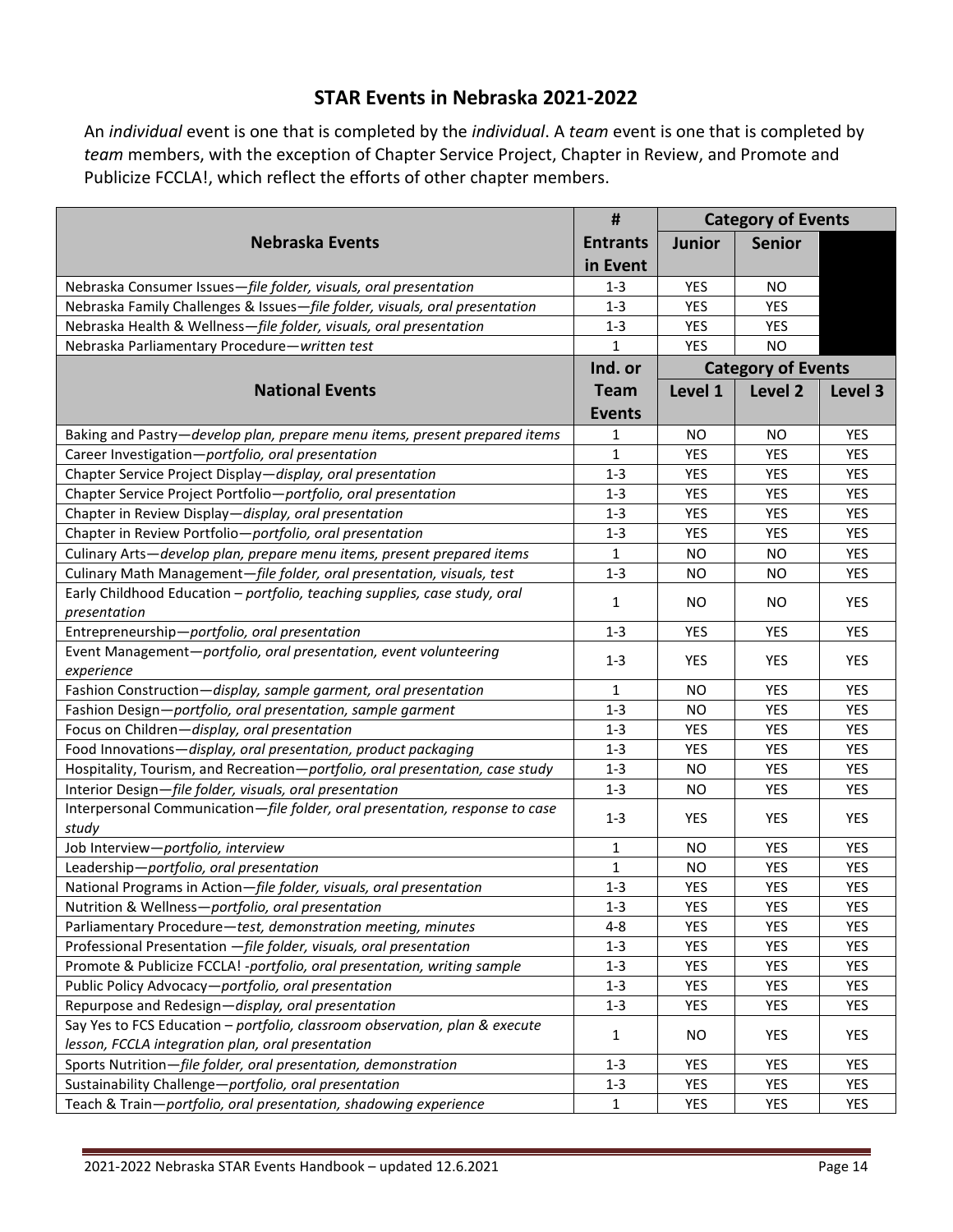#### **Event Categories**

Individual events evaluate one member's performance. Team events evaluate several participants' or a chapter's performance as one entry. Team events may have 1-3 participants, with the exception of Culinary Arts which requires at least 2 team members and Parliamentary Procedure which requires 4-8 team members.

An event category is determined by the participants' grade level during the school year preceding the National Leadership Conference. Event categories are defined as:

- Level 1 FCCLA chapter members in grades 6-8
- Level 2 FCCLA chapter members in grades 9-10
- Level 3 FCCLA chapter members in grades 11-12
- A team composed of both Level 1 and Level 2 members must enter the Level 2 category.
- A team composed of both Level 1 and Level 3 must enter the Level 3 category
- A team composed of both Level 2 and Level 3 members must enter the Level 3 category

Team events with only Level 2 and Level 3 comprehensive and occupational categories may not include members through Level 1 (i.e. Culinary Arts, Culinary Math Management).

#### **Online Event Information**

Online STAR Events have two participation levels. In Level I (first round of competition), participants submit their online, digital project for evaluation. The fifteen (15) highest scoring entries are invited to compete in Level II (second round of competition). In Level II participants present their digital project, plus an oral presentation at the National Leadership Conference.

| Event                             | Ind. or Team | # of Events | <b>Category of Events</b>                               |                    |         |
|-----------------------------------|--------------|-------------|---------------------------------------------------------|--------------------|---------|
|                                   |              | per Chapter | Level 1                                                 | Level <sub>2</sub> | Level 3 |
| <b>FCCLA Chapter Website</b>      | $1 - 3$      |             | Yes                                                     | Yes                | Yes     |
|                                   |              |             | (chapters may only choose one level for<br>competition) |                    |         |
| Digital Stories for Change        | $1 - 3$      | 2/category  | Yes                                                     | Yes                | Yes     |
| <b>Instructional Video Design</b> | $1 - 3$      | 2/category  | Yes                                                     | Yes                | Yes     |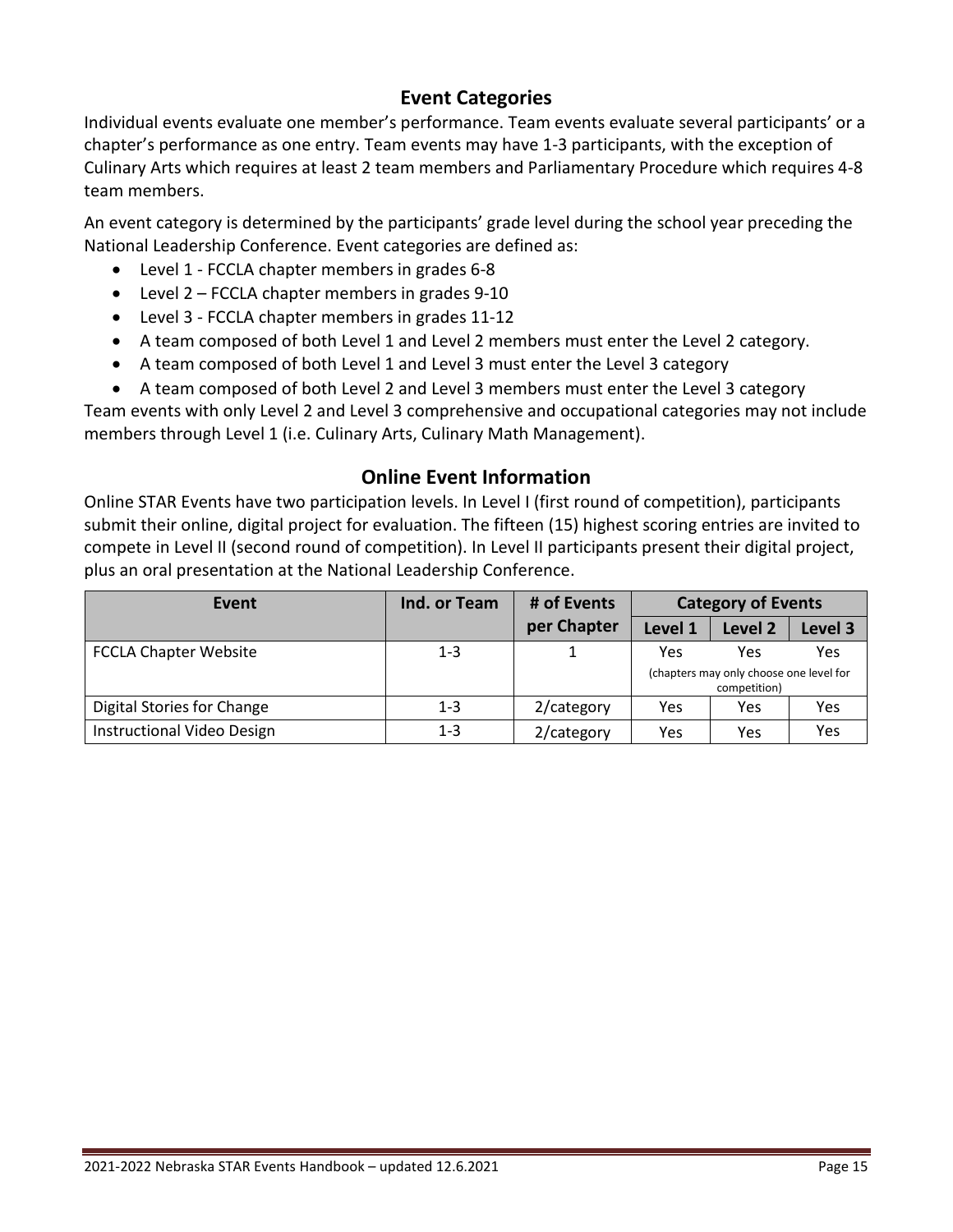

# **NEBRASKA STATE STAR EVENTS PRESENTATION EVENTS**

Nebraska STAR Event Presentation Events, an individual or team event, recognizes participants who make an oral presentation about issues related to Family and Consumer Sciences. Participants must prepare a file folder containing the required documents, create and give an oral presentation emphasizing content and delivery and prepare visuals to illustrate the presentation.

#### **EVENT CATEGORIES**

Junior: through grade 9 Senior: grades 10-12

#### **SPECIFIC EVENT SUB-DIVISIONS**

- *Nebraska Consumer Issues*  Junior Event only. Examples are: resource management, consumer decisions related to clothing /foods/housing etc., money management, and advertising. Also, any issue related to the Financial Fitness program.
- *Nebraska Family Challenges & Issues*  Examples are: living with peers, human growth and development, parenting issues, changing lifestyles, multi-generational living. Also, any issue related to the Families First program.
- *Nebraska Health & Wellness*  Examples are: emotional well-being, relationship of nutrition and health, dieting and weight control, drug use/abuse. Also, any issues related to the Student Body program.

#### **ELIGIBILITY & GENERAL INFORMATION**

- 1. Participation is open to any nationally affiliated FCCLA chapter member.
- 2. The State STAR Event presentation must be developed and completed within a one-year span beginning July 1 and ending prior to the State Leadership Conference.
- 3. Participant must register for the State Leadership Conference to officially enter the event. There is no advancement beyond the state level.
- 4. A table will be provided. Participants must bring all necessary supplies and/or equipment. Wall space and screens may not be available. No electricity will be provided.
- 5. Spectators may or may not observe the presentation of this event depending on space available.

| Number of<br><b>Participants</b><br>per Entry | Prepare<br>Ahead of<br>Time                          | Equipment<br><b>Provided for</b><br>In-Person<br>Competition | Competition<br><b>Dress Code</b>                                                                             | In-Person<br>Competition<br>Participant<br>Set Up/<br><b>Prep Time</b> | <b>In-Person</b><br>Competition<br><b>Room</b><br>Evaluator<br><b>Review Time</b> | <b>Maximum</b><br>Oral<br><b>Consultant &amp; Presentation</b><br>Time                                                                   | In-Person<br>Competition<br>Evaluation<br><b>Interview</b><br>Time | In-Person<br>Competition<br><b>Total Event</b><br>Time |
|-----------------------------------------------|------------------------------------------------------|--------------------------------------------------------------|--------------------------------------------------------------------------------------------------------------|------------------------------------------------------------------------|-----------------------------------------------------------------------------------|------------------------------------------------------------------------------------------------------------------------------------------|--------------------------------------------------------------------|--------------------------------------------------------|
| $1 - 3$                                       | File Folder,<br>Oral<br>Presentation,<br>Visual Aids | Table                                                        | <b>Official Dress -</b><br>or-<br>Professional<br><b>Dress</b><br>-or-<br>Costume<br>Appropriate<br>to Event | 5 minutes                                                              | 5 minutes                                                                         | $In-person: 1-$<br>min. warning<br>at $9$ min.;<br>stopped at 10<br>min.<br>Virtual: 11<br>min. to<br>include<br>additional<br>questions | 5 minutes                                                          | 25 minutes                                             |

| <b>PRESENTATION ELEMENTS ALLOWED</b> |                              |               |                    |                    |                  |                          |              |                                  |                |
|--------------------------------------|------------------------------|---------------|--------------------|--------------------|------------------|--------------------------|--------------|----------------------------------|----------------|
| <b>Audio</b>                         | Costumes/<br><b>Uniforms</b> | <b>Easels</b> | <b>File Folder</b> | <b>Flip charts</b> | <b>Portfolio</b> | Prop/<br><b>Pointers</b> | <b>Skits</b> | <b>Presentation</b><br>Equipment | <b>Visuals</b> |
|                                      |                              |               |                    |                    |                  |                          |              |                                  |                |

# **GENERAL EVENT INFORMATION**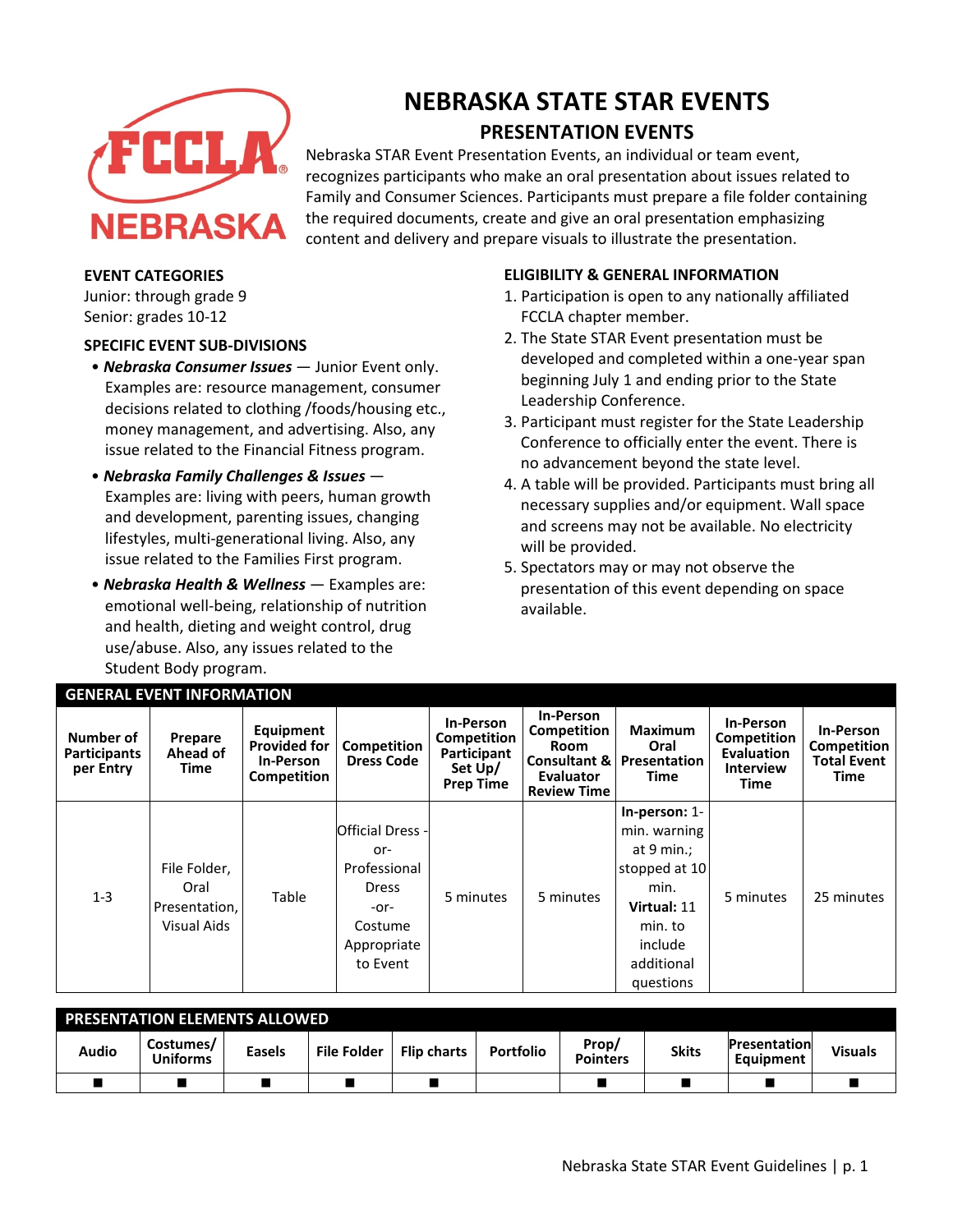### **NEBRASKA PRESENTATION EVENTS**

# **Procedures and Time Requirements for In-Person Competition**

| Each entry will submit a file folder with required documents to the event room consultant at orientation. |                                                                                           |  |  |  |
|-----------------------------------------------------------------------------------------------------------|-------------------------------------------------------------------------------------------|--|--|--|
| 5 minutes                                                                                                 | Participants will have 5 minutes to set up for the event. Other persons may not assist.   |  |  |  |
|                                                                                                           | Room consultants and evaluators will have 5 minutes to preview the file folder before the |  |  |  |
|                                                                                                           | presentation begins.                                                                      |  |  |  |
|                                                                                                           | The oral presentation may be up to 10 minutes in length. A one-minute warning will be     |  |  |  |
| 10 minutes                                                                                                | given at 9 minutes. Participants will be stopped at 10 minutes.                           |  |  |  |
|                                                                                                           | If audio or audiovisual recordings are used, they are limited to 1-minute playing time    |  |  |  |
|                                                                                                           | during the presentation.                                                                  |  |  |  |
| 5 minutes                                                                                                 | Following the presentation, evaluators will have 5 minutes to interview participants.     |  |  |  |
|                                                                                                           | Evaluators will have up to 5 minutes to use the rating sheet to score and write comments  |  |  |  |
| 5 minutes                                                                                                 | for each participant.                                                                     |  |  |  |

# **Specifications**

#### **FILE FOLDER**

Participant will submit one letter-size folder containing three identical sets, with each set stapled, of the items listed below to the event room consultant at the designated time. (Note: At state, the designated time is during orientation.) The file folder must be labeled in the top left corner with name of event (sub-division), category, participant(s) name, chapter, and Nebraska FCCLA district number.

| <b>Identification Page</b>    | Include 8 $\frac{1}{2}$ x 11 identification page containing participant's name, school, city, state |
|-------------------------------|-----------------------------------------------------------------------------------------------------|
|                               | FCCLA district, and title of presentation on plain paper. No other information, graphics or         |
|                               | borders should be placed on this page.                                                              |
| <b>FCCLA Planning Process</b> | Summarize how each step of the planning process was used to plan and present the topic.             |
| <b>Summary Page</b>           | It should not exceed one page. Steps should be clearly labeled.                                     |
| Documentation of Three        | Document three (only three) prior presentations, including date/location/ and proof of              |
| Prior Presentations of the    | prior presentation, such as photos, news clippings, and/or thank you notes. It is                   |
| talk to Different Audiences   | recommended that one represent an outreach to an audience containing persons who are                |
|                               | not FCCLA members.                                                                                  |
| Work Cited/Bibliography       | Use an organized, consistent format to cite all references in alphabetical order. Resources         |
|                               | should be reliable, current and appropriate to topic.                                               |

#### **ORAL PRESENTATION**

The oral presentation may be up to 10 minutes in length and is delivered to evaluators and, if space permits, spectators. The presentation should deal with issues related to the sub-division and include how these issues can be addressed by FCCLA members. Handouts and samples can NOT be distributed.

| Introduction             | Use creative methods to capture audience attention                                     |
|--------------------------|----------------------------------------------------------------------------------------|
| Relationship to Family & | Reflect views and knowledge on issues of concern related to family and consumer        |
| Consumer Sciences and/or | sciences and/or the purposes of FCCLA                                                  |
| <b>FCCLA Purposes</b>    |                                                                                        |
| Knowledge of Subject     | Present current data and information to support viewpoints and issues of concern.      |
| Matter                   |                                                                                        |
| How FCCLA Members Can    | Describe suggested methods or techniques FCCLA members can use to address the issues   |
| <b>Address Concerns</b>  | of concern.                                                                            |
| Summary                  | Summarize major points and/or issues of concern.                                       |
| Organization             | Deliver oral presentation in an organized, sequential manner as outlined.              |
| Voice                    | Speak clearly with appropriate pitch, tempo and volume.                                |
| Body Language            | Use appropriate body language including gestures, posture, mannerisms, eye contact and |
|                          | appropriate handling of note or note cards, if used.                                   |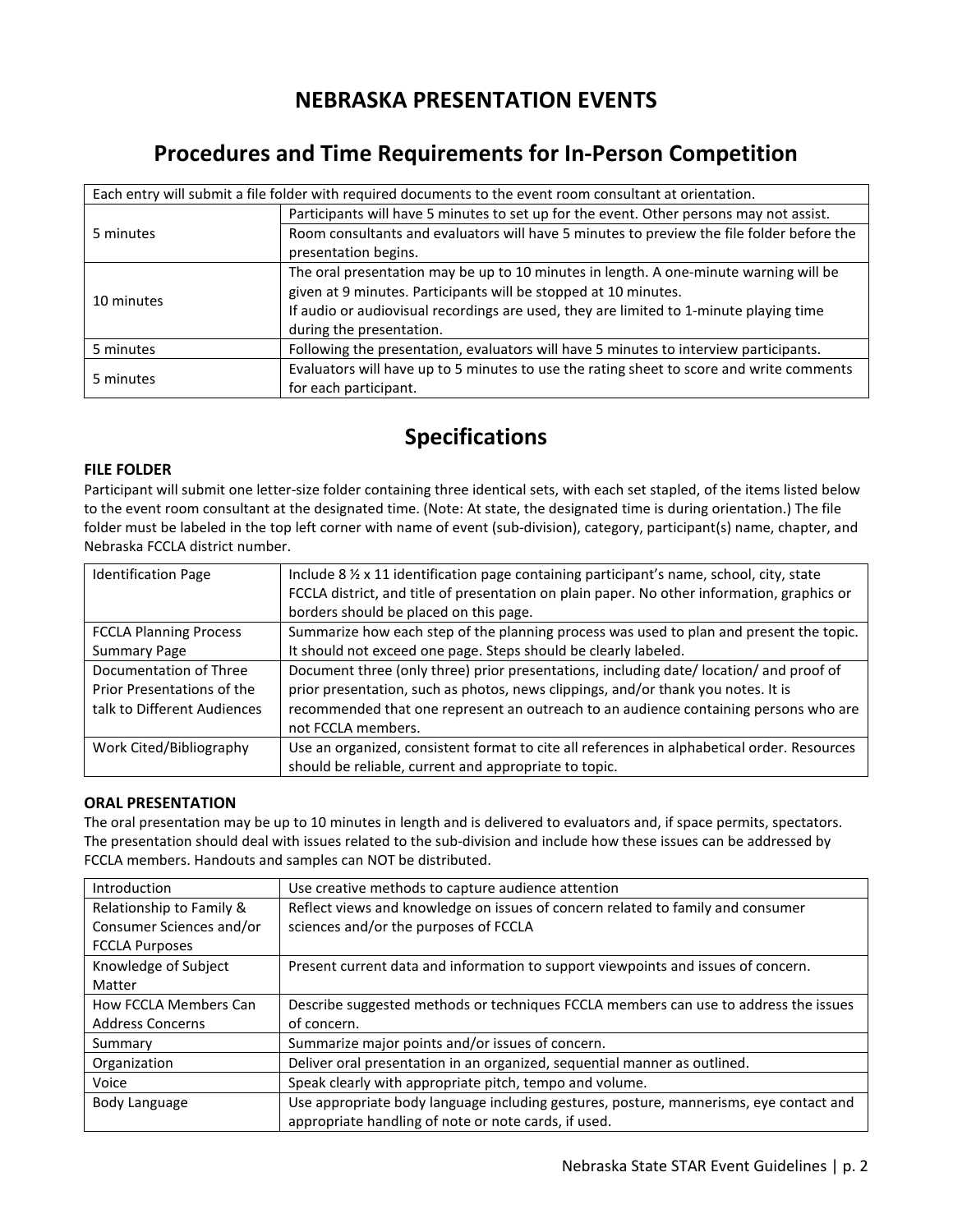| Grammar and              | Use proper grammar and pronunciation.                                                    |
|--------------------------|------------------------------------------------------------------------------------------|
| Pronunciation            |                                                                                          |
| Responses to Evaluators' | Provide clear and concise answers to evaluator's questions regarding the project.        |
| Questions                |                                                                                          |
|                          | For virtual competitions, include responses to the following questions at the end of the |
|                          | oral presentation:                                                                       |
|                          | 1. What is one skill that you learned or improved upon during your project that you will |
|                          | use in school next year or in your future career?                                        |
|                          | 2. What obstacles caused challenges in your work, and how did you address them?          |

#### **VISUAL AIDS**

Visual aids include, but are not limited to, PowerPoint, iMovie, puppets, slides, compact discs, and/or charts. Pre-recorded audio is limited to one minute total playing time during the presentation.

| <b>Effectively Illustrate</b> | Enhances and/or complements content of presentation.                                    |
|-------------------------------|-----------------------------------------------------------------------------------------|
| Content                       |                                                                                         |
| Creativity                    | Use creative methods to illustrate presentation.                                        |
| Appearance                    | Presentation aids must be visible to audience, neat and legible and use correct grammar |
|                               | and spelling.                                                                           |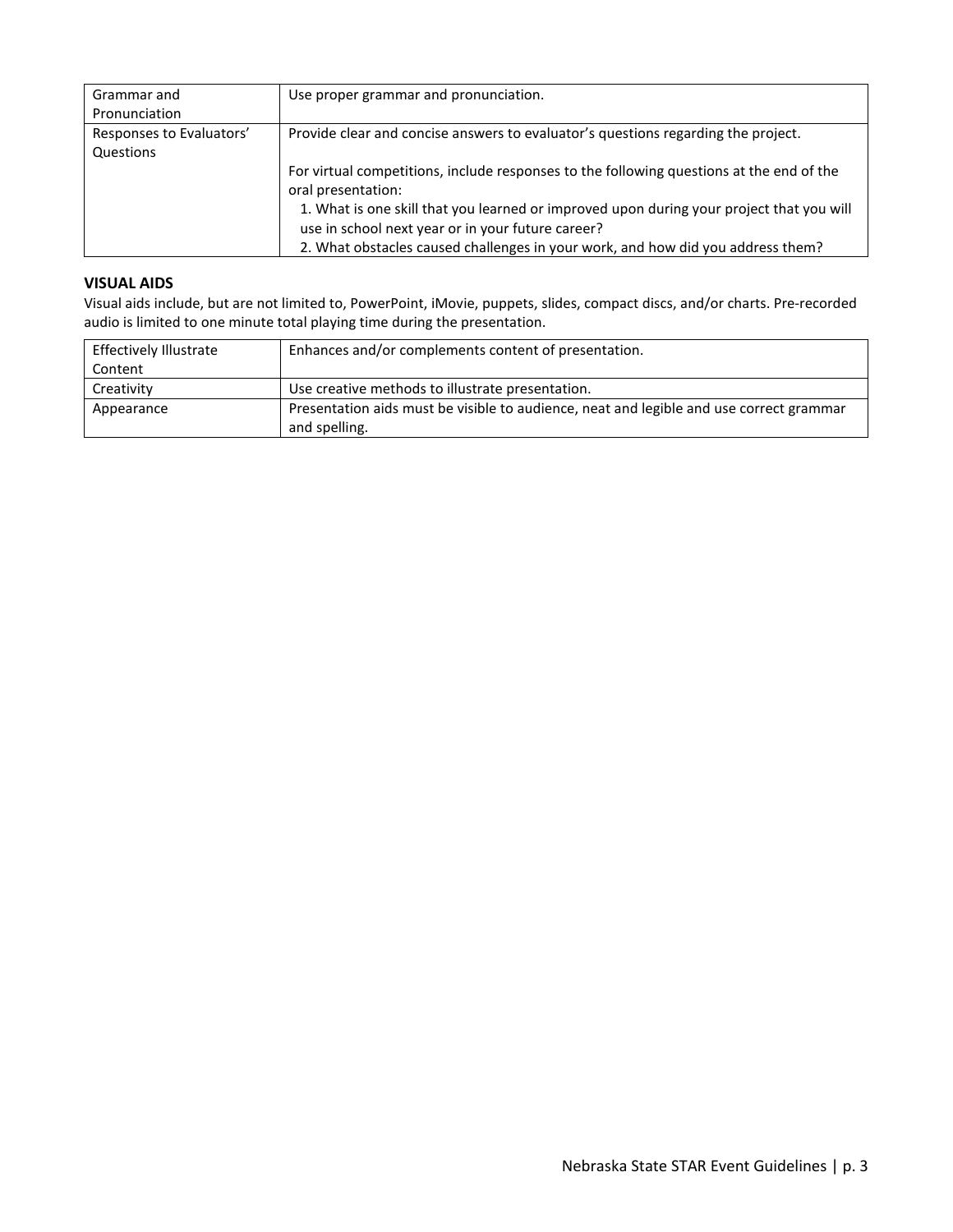

## **NEBRASKA PRESENTATION EVENTS**

#### **Point Summary Form**

| Chapter                                                                                                                        | District                              | Category: Junior             | Senior |
|--------------------------------------------------------------------------------------------------------------------------------|---------------------------------------|------------------------------|--------|
| Event Sub-Division:<br>Consumer Issues                                                                                         | <b>Family Challenges &amp; Issues</b> | <b>Health &amp; Wellness</b> |        |
| <b>Directions:</b>                                                                                                             |                                       |                              |        |
| 1. Make sure all information above is correct. If a student named is not participating, cross their name(s) off. If a team doe |                                       |                              |        |

#### **Directions:**

- 1. Make sure all information above is correct. If a student named is not participating, cross their name(s) off. If a team does not show, write "no show" across the top and return with other forms.
- 2. Before student presentation, the room consultant must check participants' file folder using the criteria and standards listed below and fill in the boxes.
- 3. At the conclusion of presentation, verify evaluator scores and fill in information below. Calculate the final score and ask for evaluators' verification. Place this form in front of the completed rubrics and paper clip all items related to the presentation together.
- 4. At the end of competition, double check all scores to assure accuracy. Transfer total points to Official Results Form. Organize results by order of presentation, place Official Results on top and turn in to the Tally Room.
- 5. Please check with the State STAR Events Coordinator (or assistant) for any questions regarding the evaluation process.

| <b>ROOM CONSULTANT CHECK</b>        |                                                                                |                                                                                                                        |                       |                                                                                                              | <b>POINTS</b> |
|-------------------------------------|--------------------------------------------------------------------------------|------------------------------------------------------------------------------------------------------------------------|-----------------------|--------------------------------------------------------------------------------------------------------------|---------------|
| <b>Registration and</b>             | Registration completed by District/Chapter Advisers                            |                                                                                                                        |                       |                                                                                                              |               |
| <b>Orientation</b>                  | Orientation attendance:                                                        |                                                                                                                        |                       |                                                                                                              |               |
| 0-3 points                          |                                                                                |                                                                                                                        |                       | On time=3 points 2-5 minutes late=2 points > 5 minutes late=0 points                                         |               |
| <b>File Folder</b>                  | 0                                                                              | $1 - 2$                                                                                                                |                       | $3 - 4$                                                                                                      |               |
| 0-4 points                          | No file folder                                                                 | File folder presented<br>with incorrect<br>labeling/insufficient<br>materials for evaluators<br>(less than 3 copies of |                       | File folder is presented with<br>correct labeling and sufficient<br>evaluator materials<br>• Project ID Page |               |
|                                     |                                                                                | contents)                                                                                                              |                       | • Planning Process Summary<br>• Prior Presentation<br>Documentation<br>• Works Cited                         |               |
| <b>Project Identification</b>       | $\mathbf{0}$                                                                   | $\mathbf{1}$                                                                                                           | $\overline{2}$        |                                                                                                              |               |
| Page                                | Project ID page is                                                             | Project ID page is                                                                                                     |                       | Project ID page is present and                                                                               |               |
| 0-3 points                          | missing                                                                        | present but includes<br>incorrect information                                                                          |                       | completed correctly                                                                                          |               |
| <b>Punctuality</b>                  | $\Omega$                                                                       |                                                                                                                        |                       | $\mathbf{1}$                                                                                                 |               |
| 0-1 points                          | Late for presentation                                                          |                                                                                                                        |                       | On time for presentation                                                                                     |               |
| <b>EVALUATORS' SCORES</b>           |                                                                                |                                                                                                                        |                       | <b>ROOM CONSULTANT TOTAL</b>                                                                                 |               |
| Evaluator 1__________               | Initials $\frac{1}{\sqrt{1-\frac{1}{2}}\cdot\frac{1}{2}}$                      |                                                                                                                        |                       | (10 points possible)                                                                                         |               |
| Evaluator 2_________                | Initials                                                                       |                                                                                                                        |                       | <b>AVERAGE EVALUATOR SCORE</b>                                                                               |               |
| Evaluator 3__________               | Initials $\frac{1}{1}$                                                         |                                                                                                                        |                       | $\bullet$ (90 points possible)                                                                               |               |
| Total Score <b>Contact</b>          | divided by number of evaluators                                                |                                                                                                                        |                       | <b>FINAL SCORE</b>                                                                                           |               |
|                                     | = AVERAGE EVALUATOR SCORE                                                      |                                                                                                                        |                       | (Average Evaluator Score plus                                                                                |               |
|                                     | Rounded only to the nearest hundredth (i.e. 79.99 not 80.00)                   |                                                                                                                        |                       | Room Consultant Total)                                                                                       |               |
| <b>RATING ACHIEVED (circle one)</b> | Gold: 90-100<br><b>VERIFICATION OF FINAL SCORE AND RATING (please initial)</b> | Silver: 70-89.99                                                                                                       |                       | <b>Bronze: 1-69.99</b>                                                                                       |               |
| Evaluator 1                         | Evaluator 3<br>Evaluator 2                                                     |                                                                                                                        | Adult Room Consultant | <b>Event Lead Consultant</b>                                                                                 |               |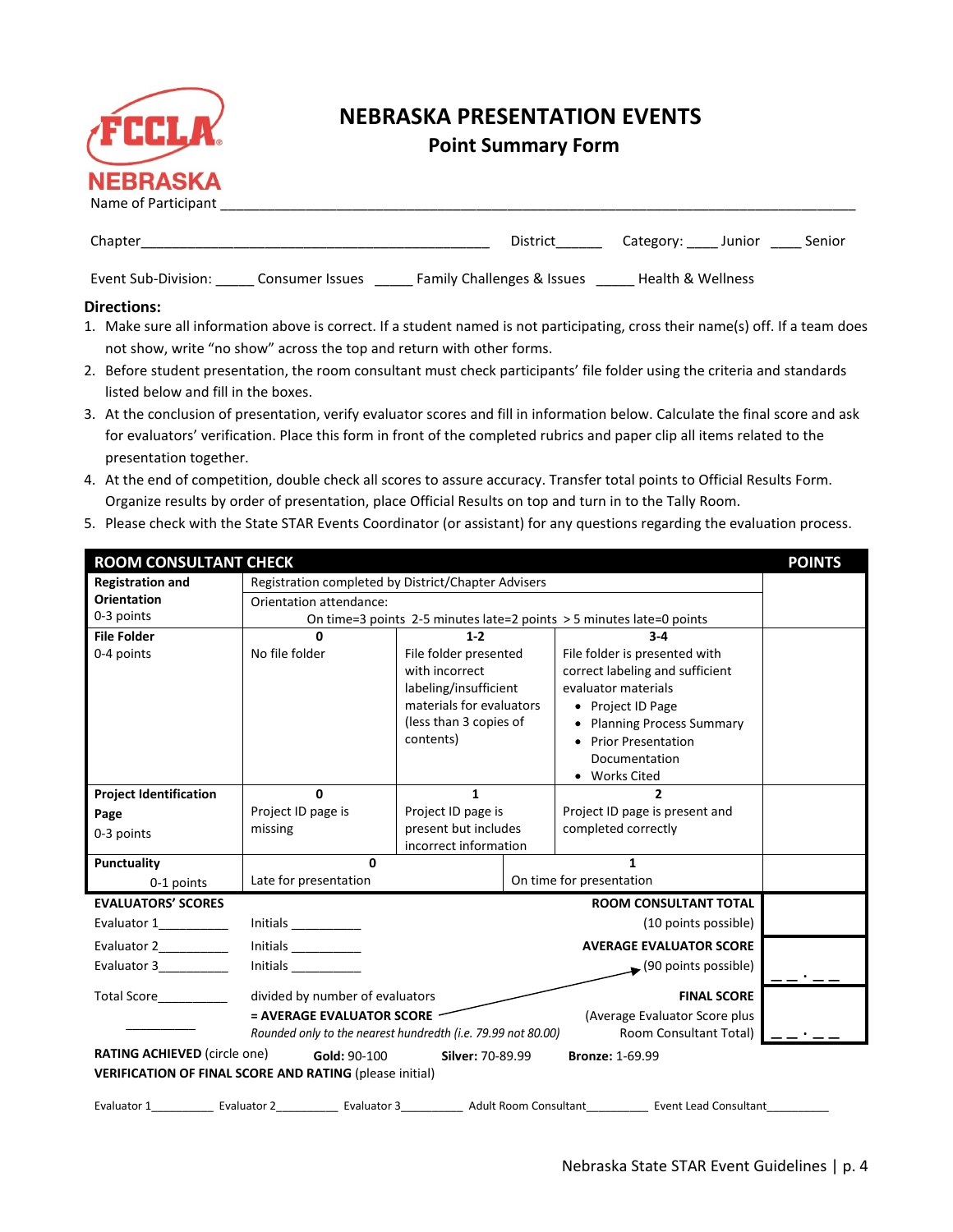

# **NEBRASKA PRESENTATION EVENTS**

**Rubric**

| Chapter                       |                           |                         |                                                  | District                 |                              | Category: _____ Junior _____ Senior                                              |               |
|-------------------------------|---------------------------|-------------------------|--------------------------------------------------|--------------------------|------------------------------|----------------------------------------------------------------------------------|---------------|
|                               |                           |                         |                                                  |                          |                              | Event Sub-Division: Consumer Issues Family Challenges & Issues Health & Wellness |               |
| <b>FILE FOLDER</b>            |                           |                         |                                                  |                          |                              |                                                                                  | <b>POINTS</b> |
| <b>FCCLA</b>                  | 0                         | $\mathbf{1}$            | $\overline{2}$                                   | 3                        | 4                            | 5                                                                                |               |
| <b>Planning Process</b>       | Planning                  | Inadequate              | All Planning                                     | All Planning             | Evidence that                | The Planning Process is                                                          |               |
| <b>Summary Page</b>           | Process                   | steps in the            | Process steps                                    | Process steps            | the Planning                 | used to plan the project.                                                        |               |
| 0-5 points                    | Summary Not               | Planning                | are presented                                    | are                      | Process was                  | Each step is fully                                                               |               |
|                               | Provided                  | Process are             | but not                                          | summarized               | utilized to plan             | explained                                                                        |               |
|                               |                           | presented               | summarized                                       |                          | project                      |                                                                                  |               |
| <b>Works Cited/</b>           | $\mathbf 0$               |                         | $\mathbf{1}$                                     |                          | $\overline{2}$               | 3                                                                                |               |
| <b>Bibliography</b>           | No resources listed       |                         | Incomplete list of                               |                          | Complete list of resources   | Complete list of                                                                 |               |
| 0-3 points                    |                           |                         | resources/resources<br>listed are not current or | but incorrect style      |                              | appropriate resources, in<br>MLA or APA style                                    |               |
|                               |                           |                         | appropriate for project                          |                          |                              |                                                                                  |               |
| <b>ORAL PRESENTATION</b>      |                           |                         |                                                  |                          |                              |                                                                                  |               |
|                               |                           |                         |                                                  |                          |                              |                                                                                  |               |
| <b>Introduction</b>           | 0                         | 1                       | $\overline{2}$                                   | 3                        | 4                            | 5                                                                                |               |
| 0-5 points                    | No obvious                | Intro not               | Introduction                                     | Somewhat                 | Creative                     | Introduction captured                                                            |               |
|                               | introduction              | relevant or             | not effective                                    | creative and             | introduction                 | attention immediately                                                            |               |
|                               |                           | appropriate             | in capturing                                     | attention                |                              |                                                                                  |               |
|                               |                           | for the<br>presentation | attention                                        | getting                  |                              |                                                                                  |               |
| <b>Relationship of Family</b> | 0                         | $1-2$                   | $3 - 4$                                          | $5-6$                    | $7 - 8$                      | $9 - 10$                                                                         |               |
| and Consumer Sciences         | No obvious                | Not                     | Not                                              | Relationship             | Relationship                 | Relationship integrated                                                          |               |
| to selected topic             | relationship              | mentioned in            | mentioned in                                     | implied in               | clear to                     | throughout                                                                       |               |
| 0-10 points                   |                           | presentation;           | presentation;                                    | presentation             | segments of the              | presentation                                                                     |               |
|                               |                           | no stated               | weak                                             | OR excellent             | presentation                 |                                                                                  |               |
|                               |                           | relation-ship           | response to                                      | response to              |                              |                                                                                  |               |
|                               |                           | when asked              | question                                         | question                 |                              |                                                                                  |               |
| <b>Knowledge of Subject</b>   | 0                         | $1-2$                   | $3-4$                                            | $5-6$                    | $7 - 8$                      | $9 - 10$                                                                         |               |
| <b>Matter</b>                 | Did not                   | Minimal                 | Some                                             | Evidence of              | Evidence of                  | Evidence of thorough                                                             |               |
| 0-10 points                   | mention any               | evidence of             | evidence of                                      | knowledge,               | knowledge.                   | knowledge. Effective                                                             |               |
|                               | methods and               | knowledge               | knowledge                                        | but not used             | Presentation is              | presentation of current                                                          |               |
|                               | techniques                |                         |                                                  | effectively in           | enhanced by                  | data and information to                                                          |               |
|                               |                           |                         |                                                  | the                      | participant's                | support viewpoints and                                                           |               |
|                               |                           |                         |                                                  | presentation             | knowledge                    | issues of concern                                                                |               |
| <b>Methods or Techniques</b>  | 0                         | $1 - 2$                 | $3-4$                                            | $5 - 6$                  | $7-8$                        | $9 - 10$                                                                         |               |
| to Address the Issues of      | Did not                   | Methods and             | Methods and                                      | <b>Issues were</b>       | Methods and                  | Multiple strategies are                                                          |               |
| Concern                       | mention any               | techniques              | techniques                                       | examined                 | techniques                   | examined. Critical                                                               |               |
| 0-10 points                   | methods and<br>techniques | were given,<br>but not  | were given,<br>but not                           | with some<br>methods and | were given and<br>thoroughly | thinking is used to focus<br>on deciding what to                                 |               |
|                               |                           | explained               | clearly                                          | techniques to            | explained in                 | believe or do                                                                    |               |
|                               |                           |                         | explained                                        | solve these              | which one                    |                                                                                  |               |
|                               |                           |                         |                                                  | concerns                 | imagines con-                |                                                                                  |               |
|                               |                           |                         |                                                  |                          | sequences,                   |                                                                                  |               |
|                               |                           |                         |                                                  |                          | conceptualized               |                                                                                  |               |
|                               |                           |                         |                                                  |                          | alternatives,                |                                                                                  |               |
|                               |                           |                         |                                                  |                          | and empathizes               |                                                                                  |               |
| Summary                       | 0                         |                         | $1-2$                                            | $3-4$                    |                              | 5                                                                                |               |
| 0-5 points                    | Not provided              |                         | Poor summary with                                | Provided a summary       |                              | Excellent summary with strong                                                    |               |
|                               |                           |                         | weak conclusion                                  | but concluding           |                              | concluding statement                                                             |               |
|                               |                           |                         |                                                  | statement could be       |                              |                                                                                  |               |
|                               |                           |                         |                                                  | stronger                 |                              |                                                                                  |               |